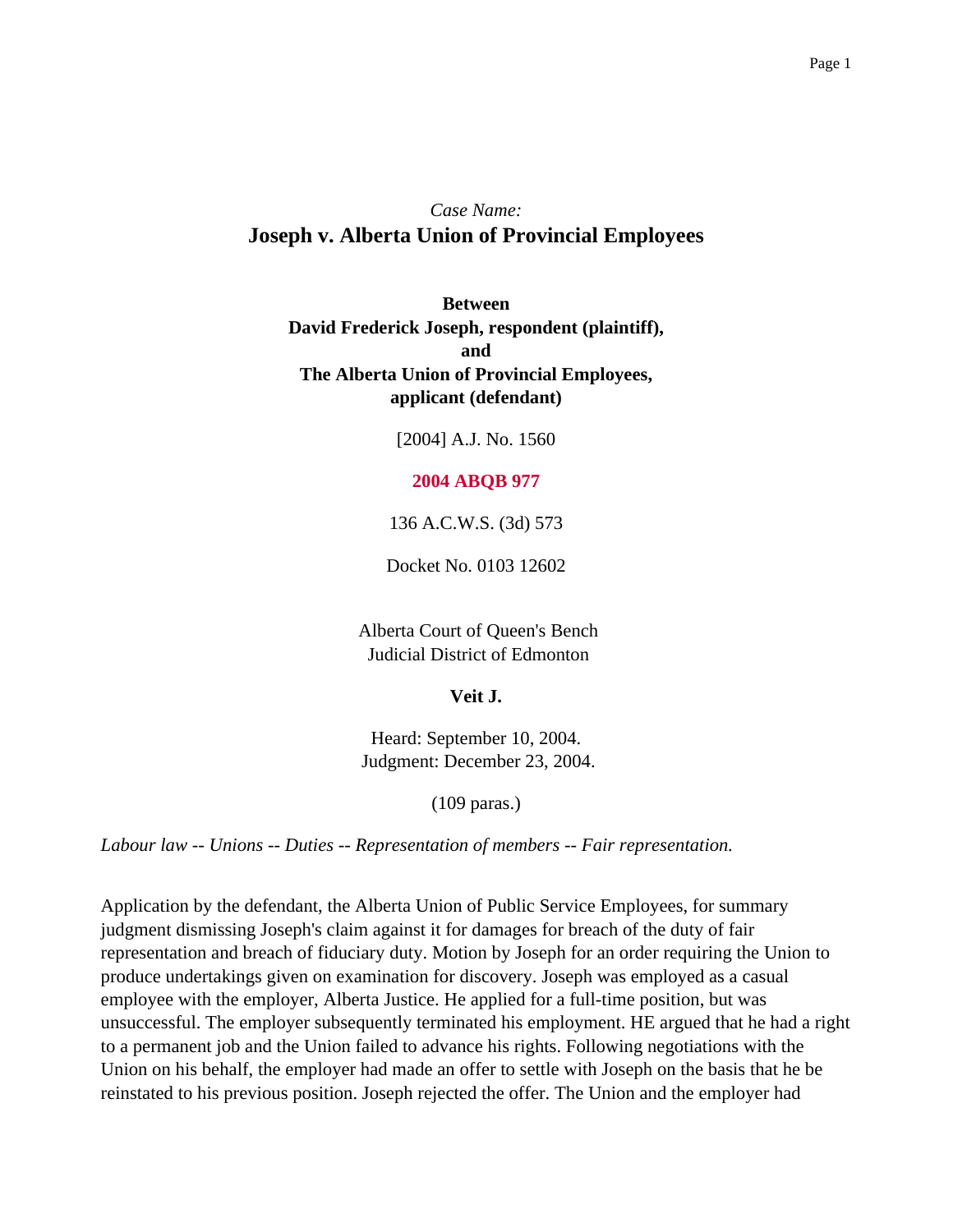entered into a Letter of Understanding in which the employer agreed to continue to fill permanent positions by way of the competition process. Joseph alleged that the Union failed to take his group grievance to arbitration on the basis that the employer failed to adhere to the Letter of Understanding. The Union argued that Joseph did not have a right under the collective agreement to a permanent job.

HELD: Application allowed. Motion dismissed. There was no genuine issue for trial. The Union did not owe a duty of fair representation in the circumstances. The Letter of Understanding had not become part of the collective agreement and could not be enforced by grievance and arbitration. It clearly stated that it was not to form part of the collective agreement. Joseph was unable to rely on the Letter of Understanding as he ceased to be an employee prior to its execution. The Letter of Understanding did not purport to give any right to permanent employment. There was no statutory duty of fair representation. The claim for breach of fiduciary duty was duplicitous of the claim for breach of representation.

#### **Statutes, Regulations and Rules Cited:**

Alberta Labour Relations Code, ss. 151, 153, 209.

Alberta Rules of Court, Rule 159.

Limitations Act, R.S.A. 2000, c. L-12, s. 2.

Public Service Act, R.S.A. 2000, c. P-42, ss. 15, 15(3)(a), 16, 16(3)(a), 17, 18, 19, 26.

Public Service Employee Relations Act, R.S.A. 2000, c. P-43, s. 30.

#### **Counsel:**

Simon Renouf, Q.C., Simon Renouf Professional Corporation, for the Applicant

Shirish Chotalia, Pundit & Chotalia, for the Respondent

#### REASONS FOR JUDGMENT

VEIT J.:--

#### Summary

**1** Pursuant to R. 159, AUPE, the Alberta Union of Public Service Employees, asks the court for summary judgment against Mr. Joseph, who has sued his union for breach of the duty of fair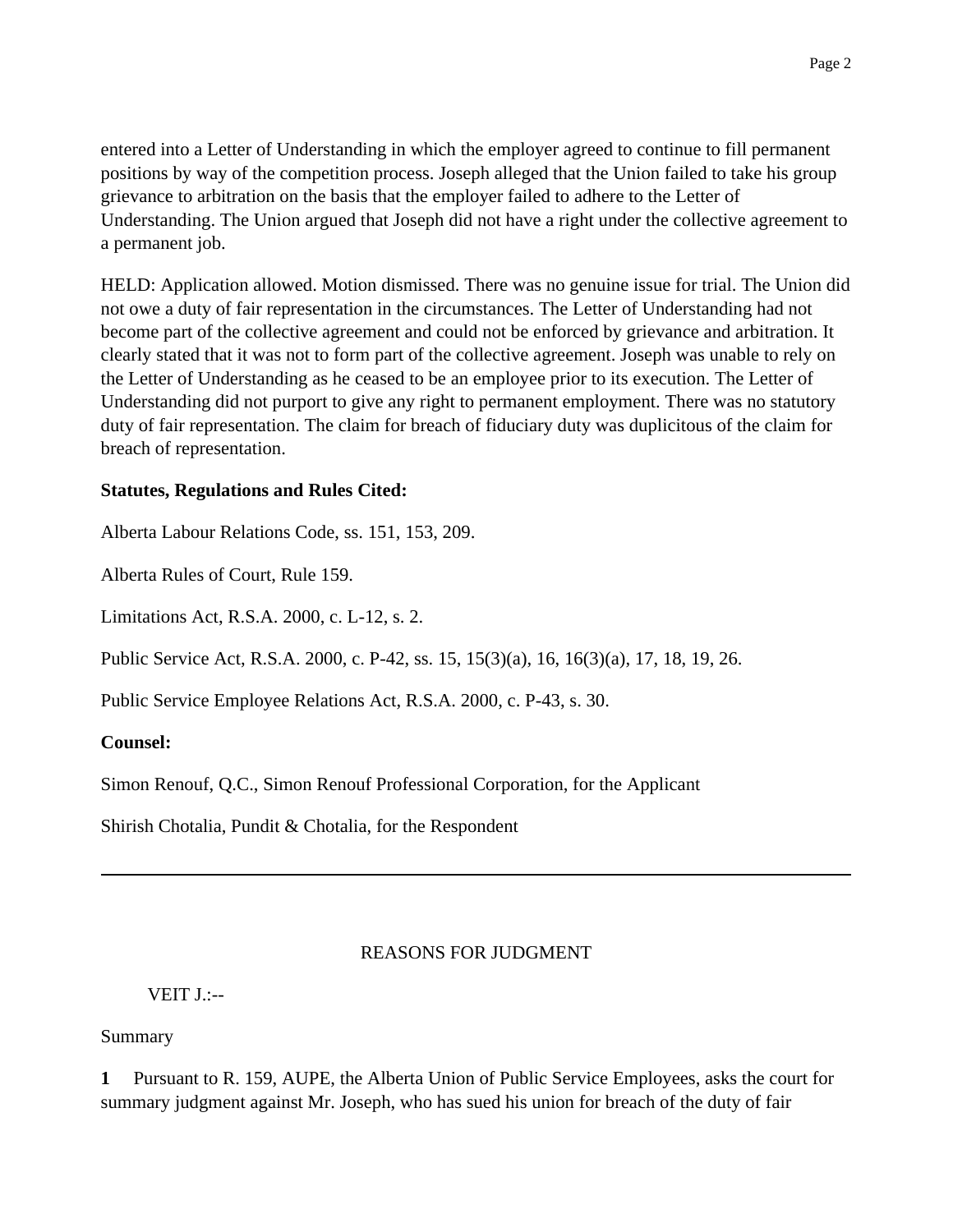representation and breach of fiduciary duty.

**2** Mr. Joseph used to be employed by Alberta Justice as a Corrections Officer 1 - casual wage employee. In 1996, Mr. Joseph became a "2850" wage employee, that is he had put in 2,850 hours over a two year period and thus became entitled to benefits equivalent to those provided to temporary employees. When, as a result of discussions with AUPE, the government decided to make full-time positions out of some of its many part-time positions, it created some full-time positions at Alberta Justice. Mr. Joseph applied for one of those positions, but was not successful in the competition. Mr. Joseph wants permanent employment in Alberta Justice.

**3** The core of Mr. Joseph's complaint against his union is that he had a right to a permanent job with the Government of Alberta, and that AUPE failed to advance those rights. Specifically, Mr. Joseph claims that his union breached its duty of fair representation towards him by: failing to take his group grievance of May 29, 1998 regarding his wrongful dismissal to arbitration on the basis that the employer did not adhere to a June 1997 Letter of Understanding; withholding the Letter of Intent of March 31, 1998; continuing to withhold documents and evidence confirming the intent and spirit of the June 1997 LOU; subrogating Mr. Joseph's rights to the wishes of the larger pool of wage employees who sought access to permanent positions; failing to appoint independent legal representation for Mr. Joseph with respect to his group grievance; acting in bad faith and in an arbitrary and discriminatory manner; abusing the group grievance/arbitration process to act in the interests of general wage employees rather than 2850 wage employees; placing itself in a conflict of interest position between 2850 employees and other wage employees; failing to ensure that the terms of the June 1997 LOU and the March 1998 Letter of Intent were followed, including the failure to ensure that a wage/joint staffing committee was appointed and carried out its duties.

**4** AUPE responds that Mr. Joseph never had a right under the collective agreement to a permanent job, and that whatever rights, if any, were created by the Letter of Intent on which Mr. Joseph relies could not be enforced through the grievance procedure; therefore, AUPE owed Mr. Joseph no duty of fair representation.

**5** AUPE's application for summary judgment is allowed: there is no genuine issue for trial. AUPE owed Mr. Joseph no duty of fair representation in the circumstances here. The Letter of Intent did not become part of the collective agreement and could not be enforced by grievance and arbitration. Therefore, AUPE did not have the exclusive right to represent workers relative to the interpretation of that Letter of Intent; Mr. Joseph did not lose the right to take his own measures to enforce that Letter of Intent. The exclusive right to represent workers is the necessary prerequisite to, or the sine qua non, of the duty to fair representation. In the circumstances here, AUPE owed Mr. Joseph no such duty. The fact that AUPE had, contrary to its clear right and the clear terms of the Letter of Intent, brought certain grievances on Mr. Joseph's behalf did not oblige AUPE to persist in advancing improper claims. Indeed, a review of AUPE's actions on behalf of Mr. Joseph indicates that AUPE not only satisfied its duty to Mr. Joseph, it went far beyond its obligation in attempting to represent Mr. Joseph's interests. Mr. Joseph's claim of breach of fiduciary duty is merely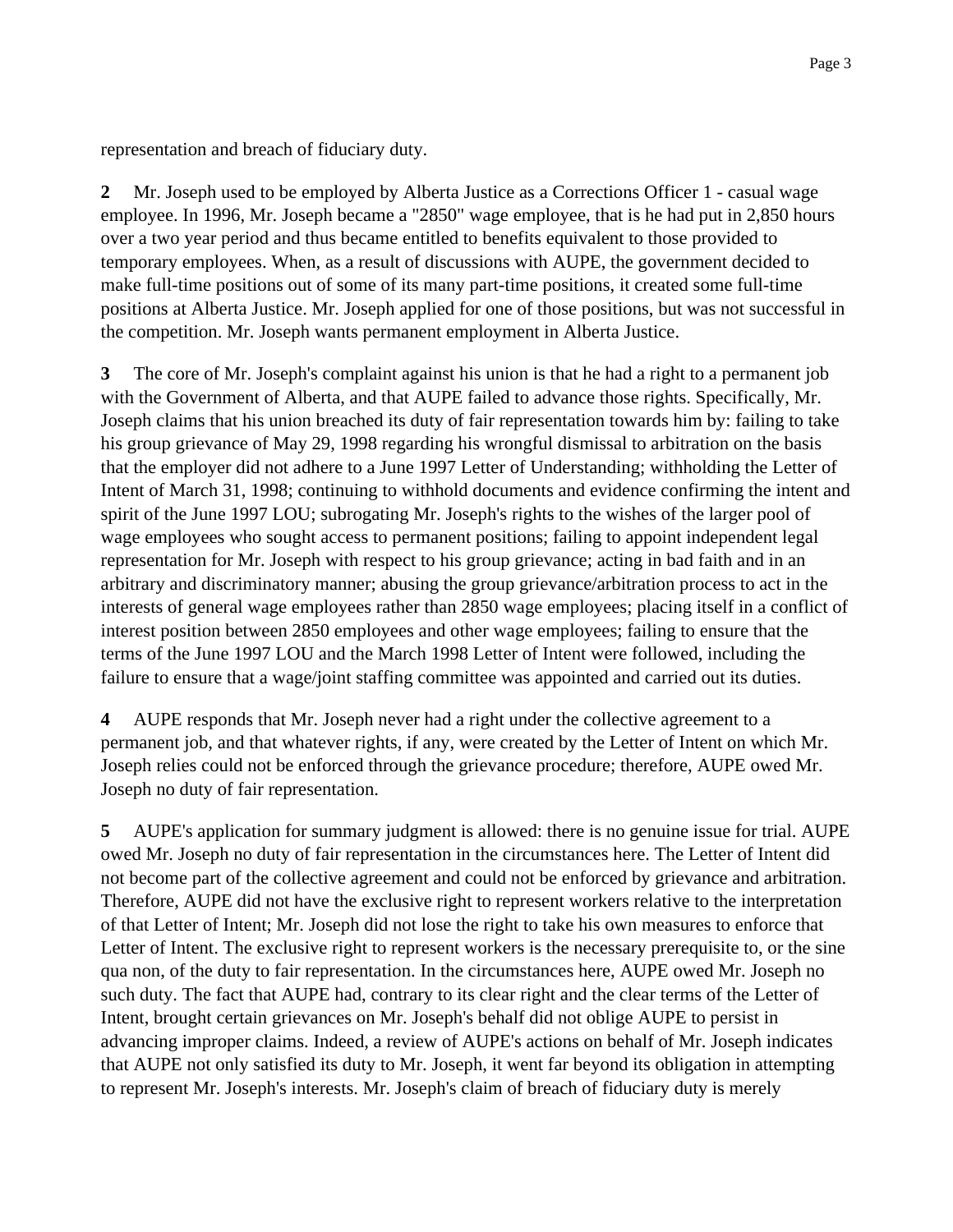duplicitous of his claim of breach of duty of fair representation: it should also be dismissed.

**6** Mr. Joseph brings a motion for an order requiring AUPE to produce certain undertakings given when Mr. Joseph was examined in May 2002 and citing AUPE in contempt for its failure to provide those undertakings. AUPE asks the court to strike out Mr. Joseph's notice of motion on the grounds that it constitutes an abuse of process.

**7** Mr. Joseph's application is denied: Mr. Joseph cannot prevent or delay summary judgment by objecting in 2004 to the quality or completeness of AUPE's answers in 2002 to undertakings when Mr. Joseph could have conducted further examinations or brought an application on a timely basis. In any event, the documents that Mr. Joseph wishes to have produced could not, in the circumstances here, be of assistance to him in his claim against his union.

Cases and authority cited:

**8** By AUPE: Public Service Act, R.S.A. 2000, c. P-42, ss. 15-19; Alberta Rules of Court, r. 159; Prefontaine v. Veale, [2003] A.J. No. 1536 (C.A.); Guarantee Co. of North America v. Gordon Capital Corp., [1999] 3 S.C.R. 423; Franche v. Craig, [1998] A.J. No. 27 (C.A.); Limitations Act, R.S.A. 2000, c. L-12, s. 2; Radhakrishnan v. University of Calgary Faculty Assn. (c.o.b. TUCFA), [1999] A.J. No. 1088 (Q.B.), aff'd [2002] A.J. No. 961 (C.A.); Canadian Merchant Service Guild v. Gagnon et al, [1984] 1 S.C.R. 509; Alberta Labour Relations Board Information Bulletin #18 The Duty of Fair Representation; Gendron v. Supply Services Union of the Public Service Alliance of Canada, Local 50057, [1990] 1 S.C.R. 1298; Noel v. Societe d'energie de la Baie James, [2001] 2 S.C.R. 207; Baugh v. Faculty Association of Red Deer College et al (21 March 2003), Red Deer 9810-01328 March 21, 2003 29 (Q.B.), aff'd [2004] A.J. No. 670 (C.A.); Sawchuk (Re), [2004] A.L.R.B.D. No. 2, [2004] Alta. L.R.B.R. LD-002 (Alta. Labour Relations Board).Grant (Re), [1999] A.L.R.B.D. No. 34 (Alta. Labour Relations Board); Hauck (Re), [1999] A.L.R.B.D. No. 100 (Alta. Labour Relations Board); Lien (Re), [2001] S.L.R.B.D. No. 39 (Sask. Labour Relations Board); Thompson (Re), [2002] S.LR.B.D. No. 17 (Sask. Labour Relations Board); Chubb Security Systems, [2001] O.L.R.D. No. 2210 (Ont. Labour Relations Board); Kohut and C.A.W., Local 303 (Re), [1991] O.L.R.B. Rep. January 35 (Ont. Labour Relations Board); Bruce-Grey Catholic District School Board, [2003] O.L.R.D. No. 3081 (Ont. Labour Relations Board); Palasz (Re) [2002] A.L.R.B.D. No. 80 (Alta. Labour Relations Board); Morgan and Registered Psychiatric Nurses Ass'n of British Columbia (Re), [1980] 1 Can. L.R.B.R. 441 (B.C. Labour Relations Board); Weber v. Ontario Hydro, [1995] 2 S.C.R. 929; Goudie v. Ottawa, [2003] 1 S.C.R. 141; Quebec (Commission des droits de la personne et des droits de la jeunesse) v. Quebec (Attorney General), [2004] 2 S.C.R. 185; Radhakrishnan v. University of Calgary Faculty Assn., [1995] A.J. No. 1187 (C.A.); British Columbia Public School Employers' Association and British Columbia Teachers' Federation (2004), 124 L.A.C. (4th) 97; Allen v. Alberta, [2003] 1 S.C.R. 128; Public Service Employee Relations Act, R.S.A. 2000, c. P-43, s. 30; Vancouver (City) v. Vancouver (Registrar Land Registration District), [1955] 2 D.L.R. 709 (B.C.C.A.); Osborne v. Amalgamated Society of Railway Servants, [1909] 1 Ch. 163 (C.A.), aff'd [1910] A.C. 87 (H.L.); D.P. Jones, Q.C. & A.S. de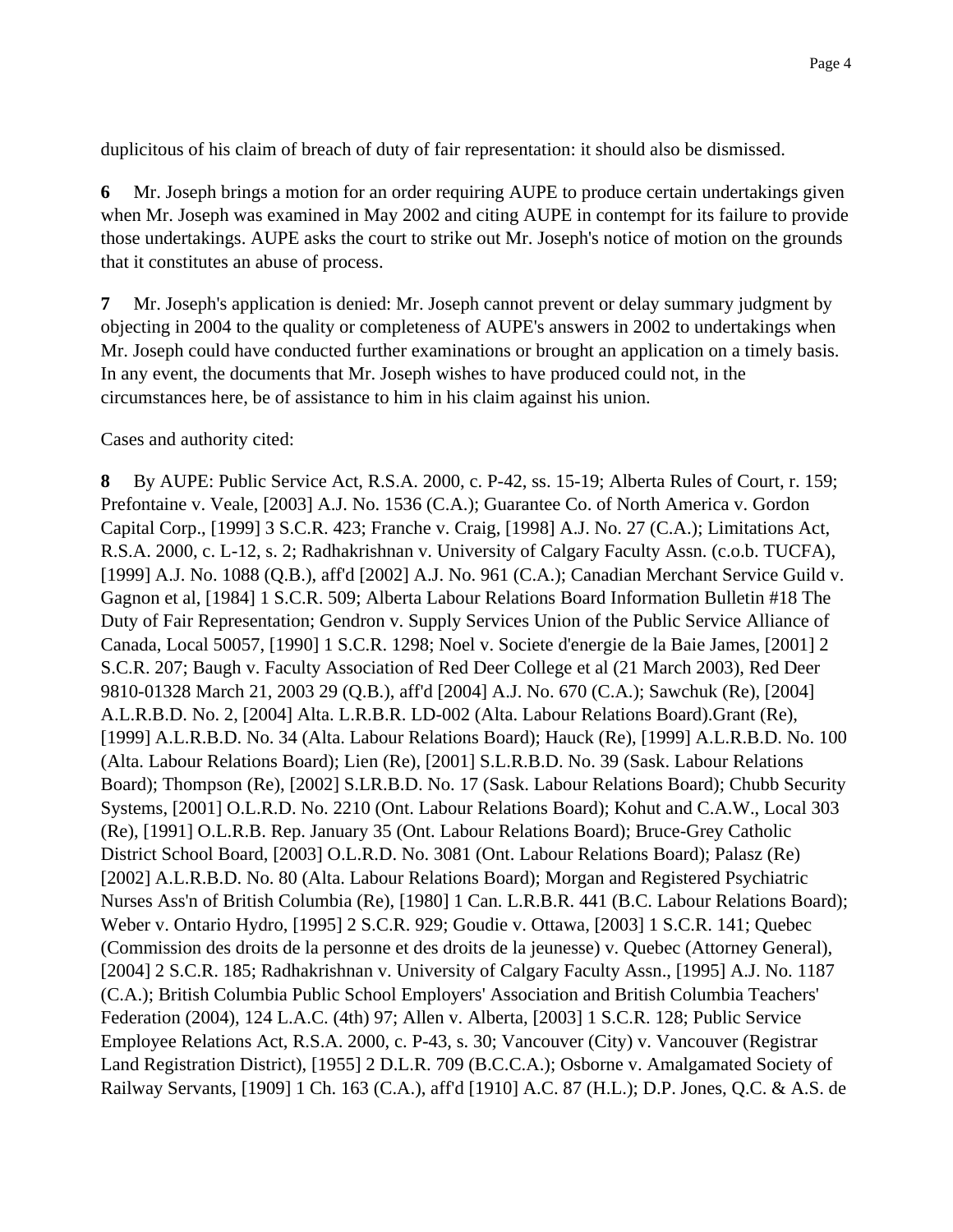Villars, Q.C., Principles of Administrative Law, 3d ed. (Toronto: Carswell, 1999); Reid (Re), [2000] A.L.R.B.D. No. 114 (Alta. Labour Relations Board); Loutan v. Alberta Union of Provincial Employees, [2002] A.J. No. 336 (Q.B.); Leung v. Alberta Union of Provincial Employees, [1992] A.J. No. 707 (Q.B.), aff'd [1994] A.J. No. 160 (C.A.), leave to appeal to S.C.C. refused [1994] S.C.C.A. No. 94; Rayonier Canada (B.C.) Ltd. v. International Woodworkers of America, Local 1-217, [1975] B.C.L.R.B.D. No. 40/75 (B.C. Labour Relations Board); James (Re), [2003] Alta. L.R.B.R. LD-001 (Alta. Labour Relations Board); Davison v. Nova Scotia Government Employees Union, [2004] N.S.J. No. 36 (S.C.); Penney (Re), [2003] A.L.R.B.D. No. 79, [2003] Alta. L.R.B.R. LD-057 (Alta. Labour Relations Board); Tremblay v. Syndicat des employees et employes professionals-les et de bureau, section locale 57, [2002] 2 S.C.R. 627; CUPE v. Deveau (1976), 19 N.S.R. (2d) 44 (S.C. (T.D.)) var'd on other grounds (1977), 19 N.S.R. (2d) 24 (S.C. (A.D.)); United Food and Commercial Workers, Local 1252 v. Cashin, [1996] N.J. No. 343 (S.C.(T.D.)), aff'd [2002] N.J. No. 223 (C.A.); Boivard v. Washburn, [1997] N.B.J. No. 219 (Q.B. (T.D.)); Singh v. Manitoba Government Employees Ass'n, [1994] M.J. No. 566 (Q.B.) aff'd [1995] M.J. No. 614 (C.A.); Britton v. Alberta Union of Provincial Employees, [2000] A.J. No. 759 (Prov. Ct.)

**9** By Mr. Joseph: W. A. Stevenson, J.E. Côté, Alberta Civil Procedure Handbook 2004 (Edmonton: Juriliber, 2004) pp. 99, 142, 143, 144; Arrotta v. Komonoski (AVVA) (1995), 178 A.R. 100 (C.A.); J. Sack, Labour Law Terms: A Dictionary of Canadian Labour Law (Toronto: Lancaster House, 1984); Southern Alberta Institute of Technology v. Alberta (Public Service Employee Relations Board), [1992] 134 A.R. 263 (Q.B.); AUPE v. Board of Governors of Olds College, [1982] 1 S.C.R. 923; Medicine Hat College v. PSERB & AUPE (1987), 80 A.R. 358 (Q.B.); Re University of Alta. Gov & Alta PSERB (1984), 55 A.R. 355 (Q.B.); Lethbridge Community College v. P.S.E.R.B. (1989), 95 A.R. 363 (Q.B.), aff'd at (1990), 108 A.R. 260 (C.A.); Noel v. Societe d'energie de la Baie James, [2001] 2 S.C.R. 207; Canadian Merchant Service Guild v. Gagnon, [1984] 1 S.C.R. 509; Dezentje v. Bendfeld (1999), 99 C.L.L.C. 220-063 (Alta L.R.B.); Gendron v. Supply & Services Union of the Public Service Alliance of Canada, [1990] 1 S.C.R. 1298; Knight v. C.B.R.T. & G.W., [1988] N.B.J. No. 1125 (C.A.); Via Rail Canada Inc. v. Cairns (2001), 200 D.L.R. (4th) 95 (F.C.A.); Group of Seagrams Employees, [1978] 1 Can. L.B.R. 375 (B.C.); Renaud & USWA, Local 2471 (Re), [1976] 2 Can. L.R.B.R. 28 (Ont.); Thunder Bay (City) and CUPE, Local 87 (Re) (1983), 3 C.L.R.B.R. (N.S.) 14 (Ont.); Swing Stage Ltd., [1983] O.L.R.B. Rep. Nov. 1920; Windsor Western Hospital (Riverview Unit) [1984] O.L.R.B. Rep. Nov. 1643; Knight v. C.B.R.T. & G.W., [1988] N.B.J. No. 1125; CUPE v. Deveau (1976), 19 N.S.R. (2d) 44 (S.C.T.D.); United Food & Commercial Workers, Local 1252 v. Cashin, [1996] N.J. No. 343  $(S.C.T.D.).$ 

**10** By the court: On the issue of the burden on a summary judgment application by a defendant: Somers Estate v. Maxwell, [1996] M.J. No. 46 (C.A.)

Appendix A:

Letter of Understanding, dated June 4, 1997, between AUPE and the Department of **Justice**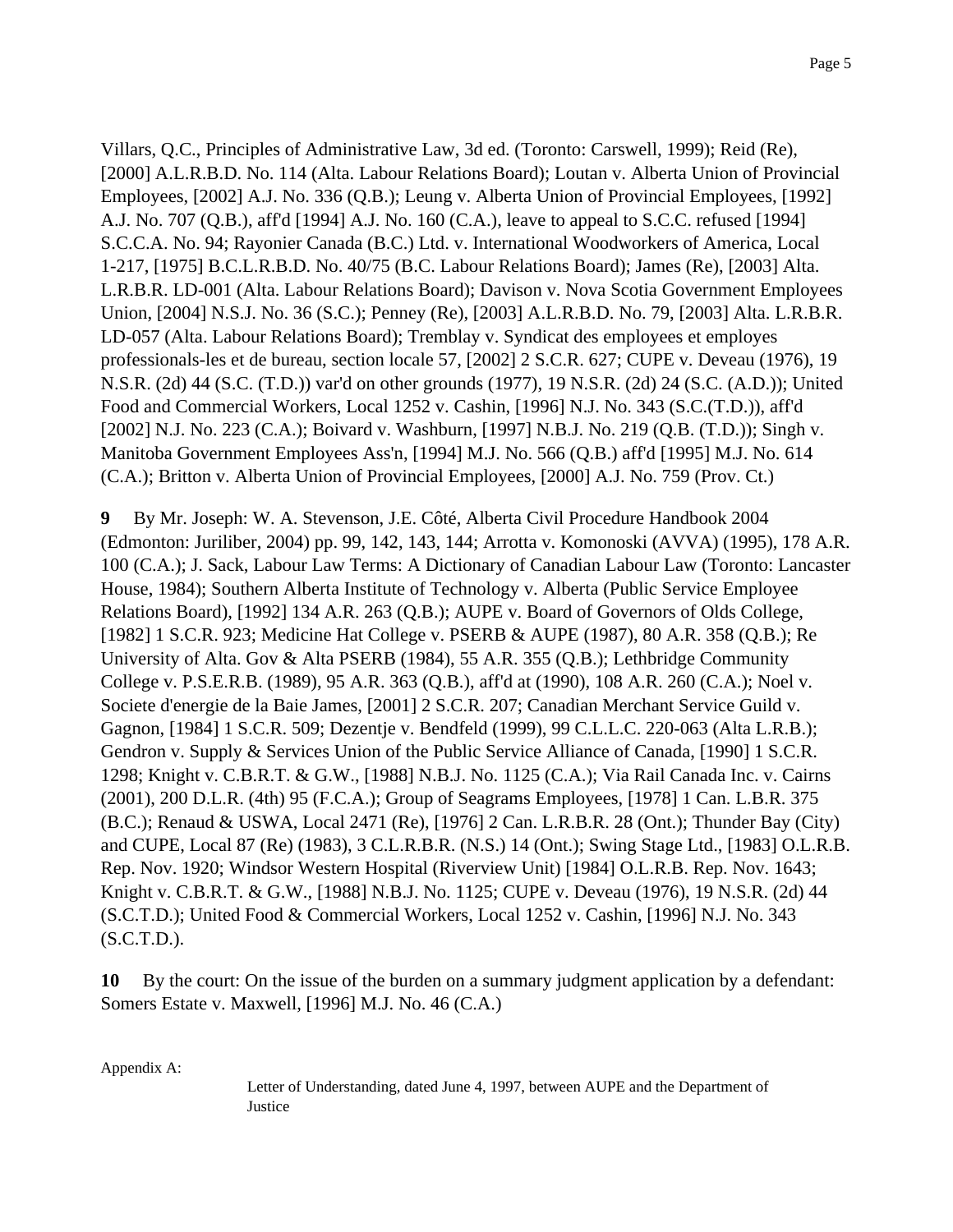Appendix B: Letter of Intent, dated March 31, 1998, between AUPE and the Crown in Right of Alberta

Appendix C:

Undertakings and answers to undertakings

1. Background

**11** Mr. Joseph was an employee of the Alberta Department of Justice from May 3, 1992 until March 23, 1998, when his employment was terminated.

**12** The Alberta Union of Provincial Employees ("AUPE") is a trade union which is the collective bargaining agent acting on behalf of many groups of workers, including provincial government employees.

**13** AUPE was, at all relevant times, the sole bargaining agent for Mr. Joseph and other employees of the Government of Alberta under the terms of the Public Service Employee Relations Act, R.S.A. 2000, c. P-43 ("PSERA"), and had exclusive power to act as bargaining agent for its members.

**14** The terms and conditions of employment in the public service are governed by the Public Service Act, R.S.A. 2000, c. P-42, the Public Service Employee Relations Act, supra, by the Collective Agreement entered into by the Government of Alberta and AUPE. The terms and conditions of employment for Correctional and Regulatory Services Employees are further provided for in Subsidiary Agreement, #.003.

**15** There is no provision in the Collective Agreement between AUPE and the Employer dealing with the recruitment, selection, appointment or promotion to positions within the public service including the position of corrections officer. The process for filling vacancies is governed solely by the Public Service Act, and not by the Collective Agreement.

**16** The Collective Agreement, in Article 4.02, defines three types of employees: permanent employees, temporary employees and wage employees. Wage employees who achieve 2,850 hours status receive the same benefits of the collective agreement that are applicable to temporary employees:

> Notwithstanding other provisions of this Article (4.05), an Employee hired for wage employment who has worked twenty eight hundred and fifty (2850) hours, exclusive of overtime, in a twenty-four (24) month period with the same Department, shall receive the same provisions of this Agreement that are applicable to an Employee who is appointed to a temporary position.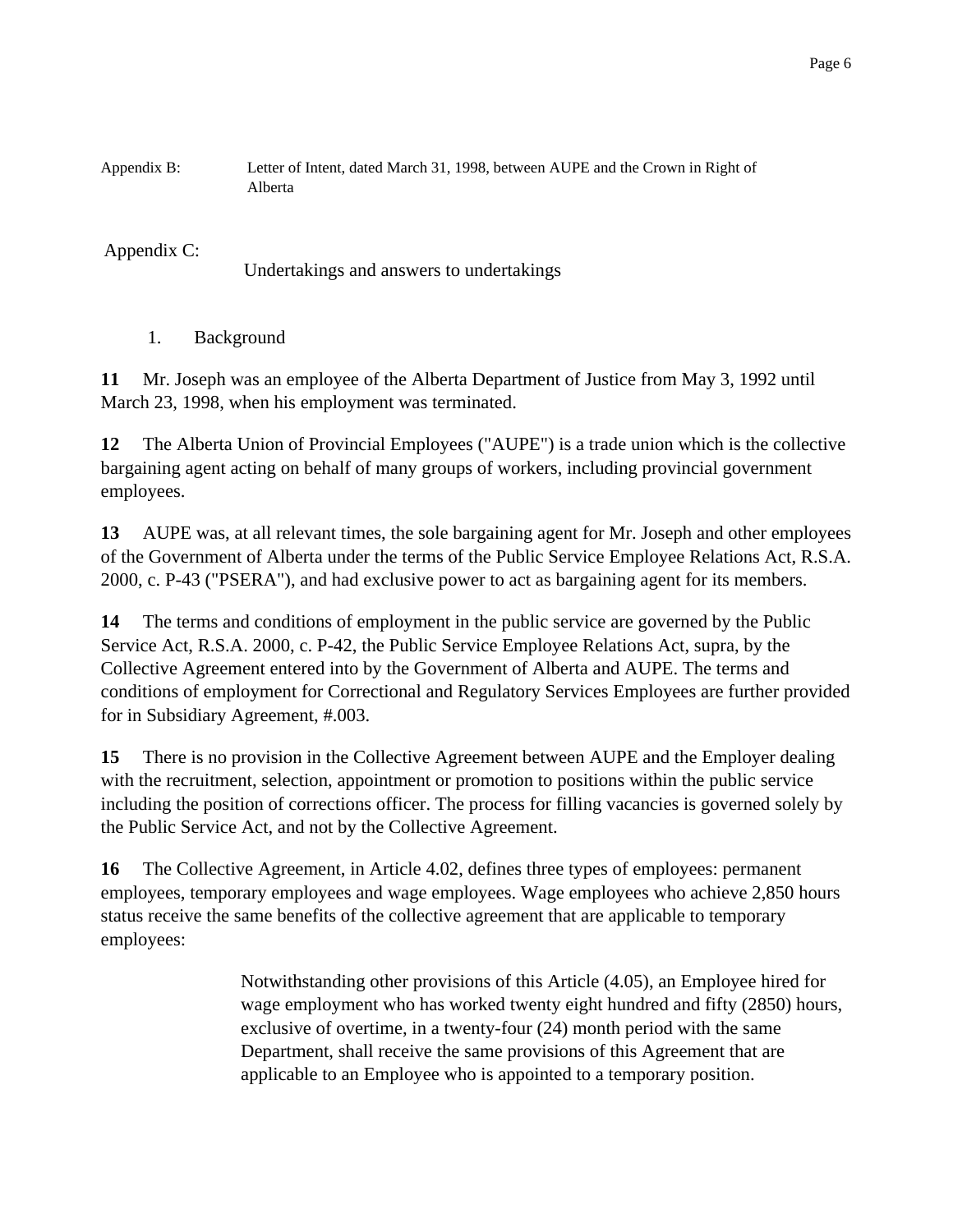**17** In 1991 AUPE brought an application for judicial review of the decision appointing Greg Elzinga to a permanent position with the Public Service of Alberta as a Corrections Officer without first holding a competition in accordance with the provisions of the Public Service Act, supra. The issue in the application was whether the Deputy Department Head had exceeded his authority to "exempt" Elzinga into the position thereby breaching the provisions of the Public Service Act, supra.

**18** Mr. Elzinga had been "exempted" into a permanent position as Corrections Officer I from his "wage" status. The rationale advanced for the exemption was then section 15(3)(a) [now section 16(3)(a)] -"the person to be appointed has specialized knowledge or qualification which are unlikely to be bettered through competition". Approval for the exemption had been given by the Deputy Department Head.

**19** Justice Girgulis granted an Order quashing the decision to "exempt" Elzinga to a permanent position, on the ground that the Deputy Department Head had failed to comply with the subsections of the Public Service Act, supra, and by the express terms of the written delegation.

**20** In 1996, AUPE brought an application ("the 1996 application") seeking a declaration from the Court of Queen's Bench that wage employees in correctional officer positions were being misused contrary to the Public Service Act, supra. AUPE argued that the Public Service Act, supra, permitted wage employment as a limited exception to the general rule of permanent appointment, where conditions did not permit employment throughout a day, week or month. AUPE claimed that wage employees were being used to do work that was regularly and continuously scheduled over a lengthy period of time which was contrary to the terms of the Public Service Act, supra.

**21** AUPE was concerned that wage employees were being used on an increasing basis, and for lengthy periods of time, were doing work that could be done by appointments to permanent positions that were regularly and continuously scheduled, and that section 26 of the Public Service Act, supra, was breached by using wage employees under conditions which did allow for employment throughout the day, week or month.

**22** It was AUPE's position that the Employer was using wage employees to do the job of permanent employees without giving the benefits and status of a permanent employee. The purpose of the 1996 application was to force the Employer to create and fill permanent jobs. AUPE wanted every full-time vacancy to be posted and filled in accordance with the requirements of the Public Service Act, supra.

**23** The 1996 application was discussed at meetings of AUPE.

**24** AUPE and the Employer reached a settlement of the 1996 application, before it was heard in Court, and entered into a Letter of Understanding, dated June 4th, 1997 (the "Letter of Understanding").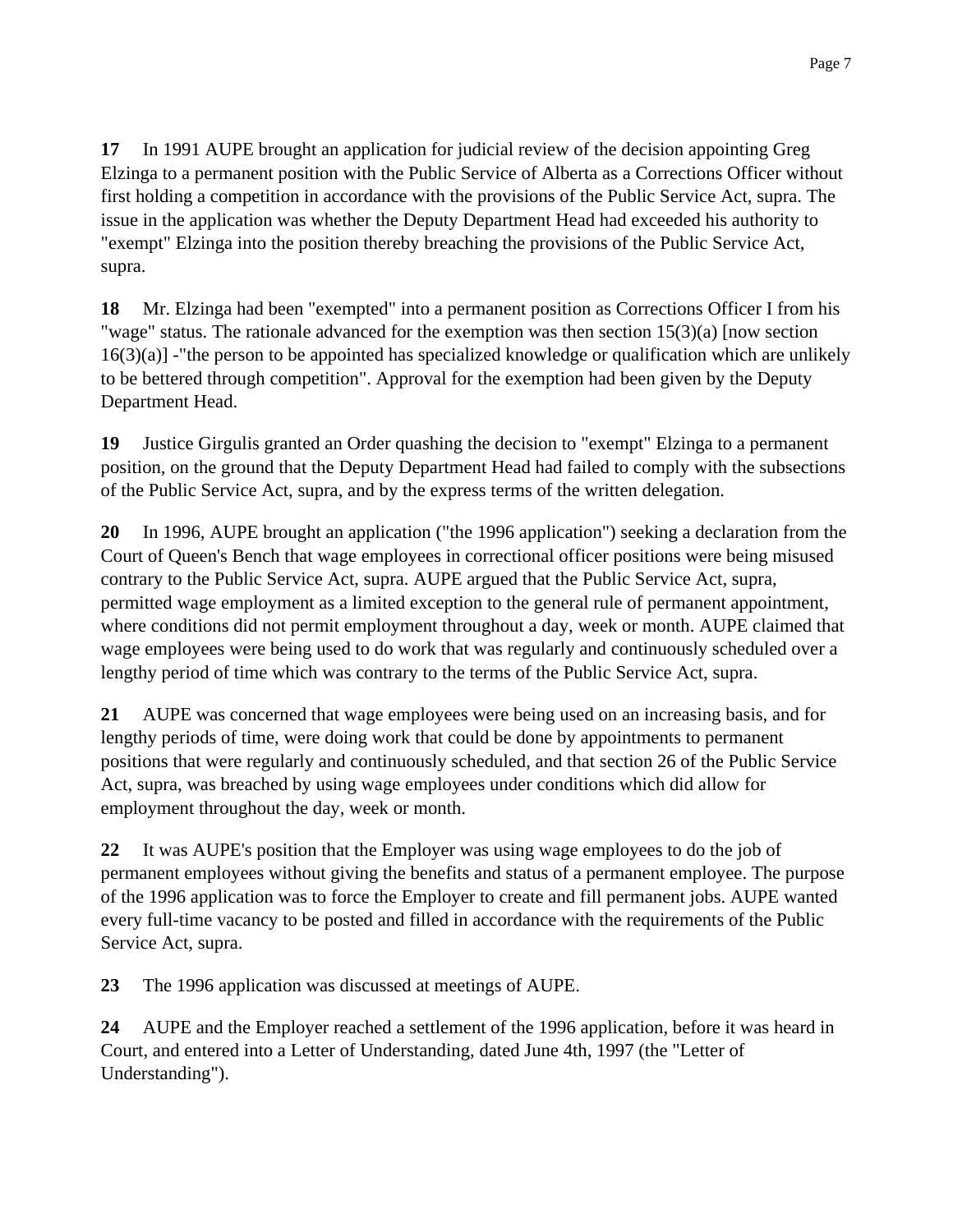## **25** The relevant paragraphs of the Letter of Understanding, which is set out in Appendix A, state:

- 1. The Department shall continue filling permanent positions as per the attached Schedule "A", with a completion date of September 1, 1997;
- 2. The A.U.P.E. agrees to withdraw the application in Court of Queen's Bench file no. 9603 17643, dated August 22, 1996 regarding use of wage employees in the Peace River Correctional Centre and the Lethbridge Young Offenders Centre contrary to section 26 of the Public Service Act;
- 3. On or about October 1, 1997 and every six (6) months thereafter a joint Committee, comprised of three (3) representatives forthe A.U.P.E. and three (3) representatives for the Department shall meet and review the employment status of subsidiary 003 members working at Adult and Young Offenders Centres and Community Corrections Centres.
- 4. The Employer shall provide the joint committee with staffing information and should the joint committee find that staff employed on wages do not have their proper employment status, they shall be appointed to a permanent position within three (3) months of such finding.
- 5. These terms have application only for the Department of Justice Corrections Division.

**26** AUPE and the Employer agreed that, pursuant to the Letter of Understanding, full-time permanent positions would be created and would be filled by the competition process in accordance with the Public Service Act, supra.

**27** AUPE's Correctional Services Branch had maintained the position, from before the Elzinga application in 1991, that appointments to permanent positions must be filled by competition only, and had been opposed to exempting appointments from competition.

**28** AUPE explained to its membership that pursuant to the Letter of Understanding full time permanent positions would become available and that employees would be entitled to compete for the full time positions.

**29** Mr. Joseph has acknowledged that he began working as a Corrections Officer I at the Edmonton Remand Center in May, 1992. Mr. Joseph was hired as a "casual wage employee". A "casual wage employee" is a person who is paid on an hourly, daily, weekly or monthly rate (s. 26 of the Public Service Act, supra). As a casual wage employee, Mr. Joseph was called in when he was required to work. Mr. Joseph acknowledges that he knew that he was not hired into a full-time permanent job.

**30** Records produced in this litigation indicate that in February, 1996 Mr. Joseph was made a "2850 wage employee". Mr. Joseph was initially put on the payroll at 40% level and then in May, 1996, was put on the payroll at 100% level and received all of the benefits of a permanent staff. Mr. Joseph, however, was never appointed to a permanent position.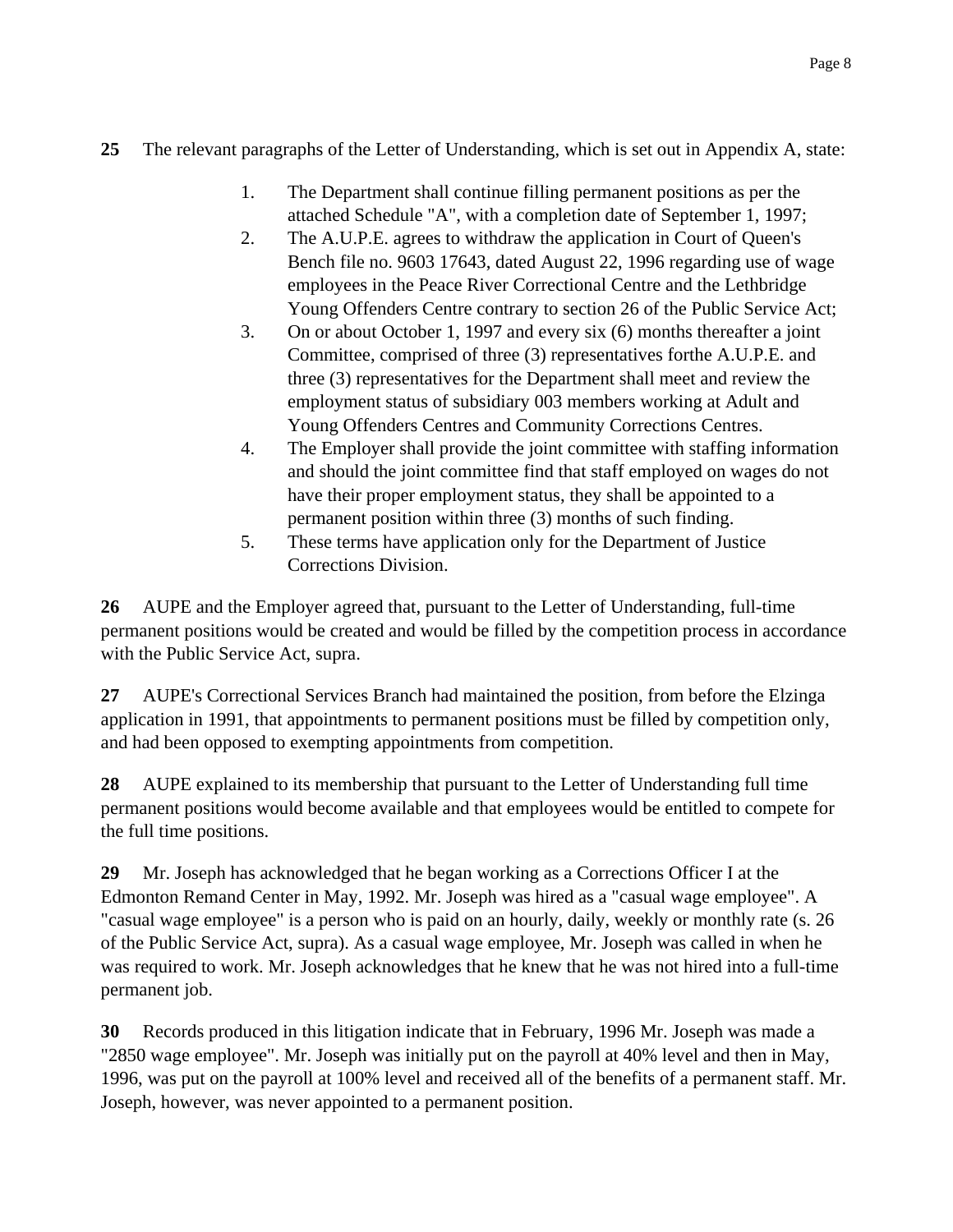**31** Mr. Joseph acknowledges that he was aware that he was viewed as a wage employee and that the Government did not regard him as a permanent employee. Mr. Joseph acknowledges that he was never told that he was a permanent employee of the Government, and that he knew that in order to become a permanent employee he would have to apply on a permanent job posting. Mr. Joseph acknowledges that he knew that only management had the right to appoint people to a permanent position and that the Union did not have a say in the matter. Mr. Joseph acknowledges that he was never promised a permanent position.

**32** Records indicate that Mr. Joseph applied for a permanent position with the Employer shortly before March 24, 1997. Mr. Joseph underwent a recruitment interview with the Employer in August, 1997.

**33** On October 28, 1997, Mr. Joseph was told by the Employer that he would no longer be assigned to work on full-time hours and that he would go to an on-call basis. Mr. Joseph's hours were reduced from the 100% level to the 40% level.

**34** On October 30, 1997, Mr. Joseph went on sick leave until March 1, 1998. Although Mr. Joseph's hours had been reduced from 100% to 40% shortly before he went on sick leave, the Employer paid Mr. Joseph 100% of his salary as general illness until December 17, 1998, and 70% of his salary as general illness entitlement for the next 45 days. After February 16, 1998, Mr. Joseph had the option of using his vacation days or go on unpaid leave. Mr. Joseph chose to go on unpaid leave.

**35** The records indicate that Mr. Joseph applied, but was unsuccessful in several Correctional Officer competitions for permanent positions. In March 1998 the Employer informed Mr. Joseph that his services were no longer required and he was terminated effective March 23, 1998. Mr. Joseph was offered pay in lieu of notice under the Collective Agreement.

**36** Mr. Joseph was one of approximately 24 "2850 wage employees" who received letters in March, 1998 informing them they were being terminated.

**37** Mr. Joseph acknowledges that he was aware that no Correctional Officer who was a wage employee, whether above or below 2850 hours had been appointed to a permanent position without a competition after June, 1997.

**38** Mr. Joseph filed the following individual grievances:

- (a) On November 10, 1997, a grievance stating "I received written confirmation that I did not secure full-time employment at the Edmonton Remand Centre." As a remedy Mr. Joseph requested "that I receive a permanent position at the Edmonton Remand Centre". (Grievance No. #08 835606).
- (b) On November 10, 1997, a grievance stating "Actions being taken against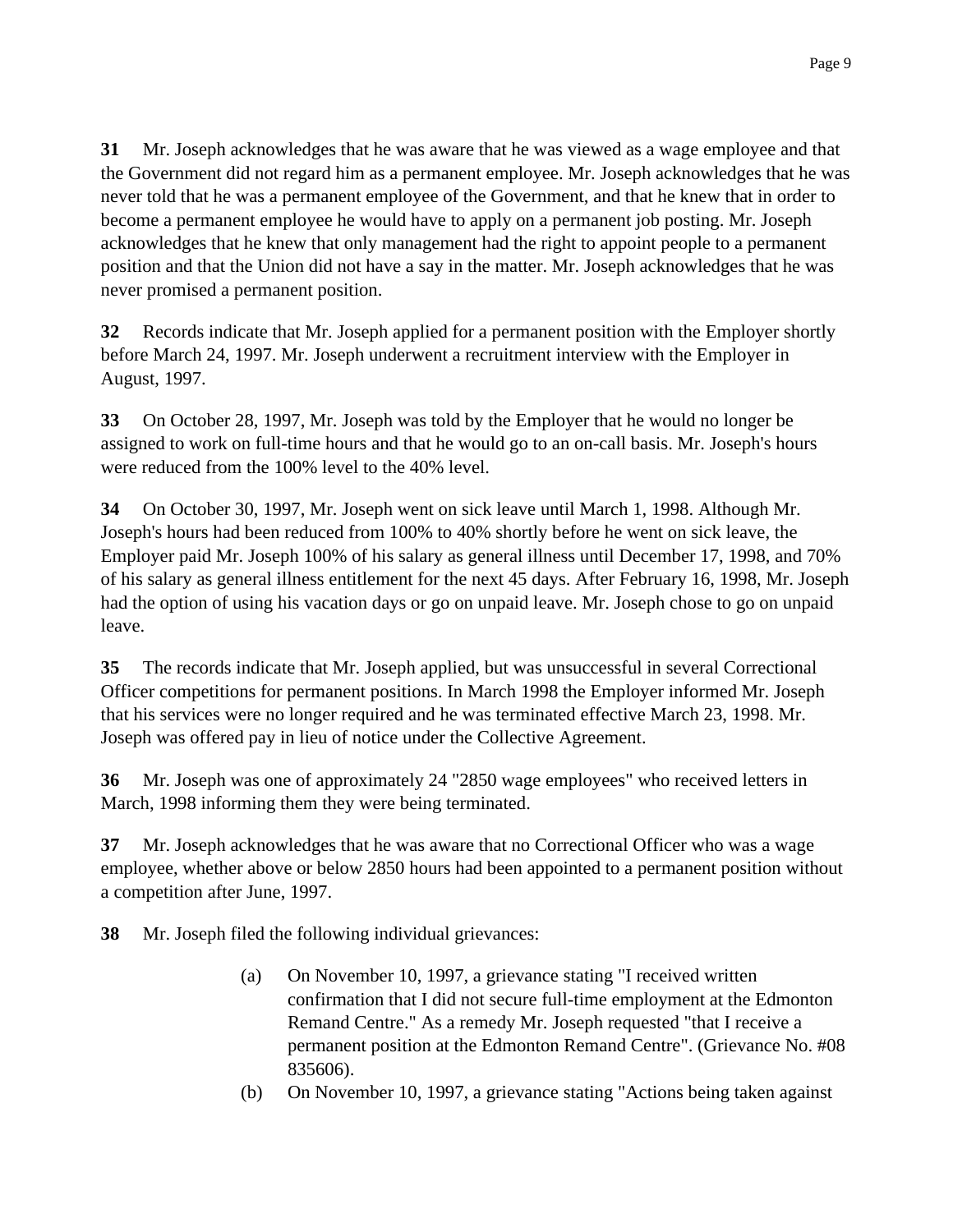me by the Department amount to a constructive dismissal". As a remedy, Mr. Joseph requested "that I receive a permanent position at the Edmonton Remand Centre; and that I be reimbursed all wages/benefits lost as a result of this violation." (Grievance No. #O8 835608).

(c) On March 26, 1998, a grievance stating "I received a letter on or about March 23, 1998 that notified me that I was fired." As remedy Mr. Joseph requested "That I be reinstated to my former position without loss in pay or benefits; and that I be made otherwise whole." (Grievance No. #08 835906)

**39** The three individual grievances were advanced through the grievance procedure but were not pursued to arbitration. AUPE's Grievance Review Board determined that the grievances were without merit at a hearing attended by Mr. Joseph in December, 1998, and they were discontinued by AUPE.

**40** Mr. Joseph acknowledges that he was familiar with the provisions of the Public Service Act relating to appointments prior to the Grievance Review Board hearings.

**41** Mr. Joseph acknowledges that he was aware of the Union's decision not to proceed to arbitration with the three individual grievances in December, 1998 and he did not commence any legal action with respect to that decision.

**42** In this action Mr. Joseph initially claimed that AUPE's discontinuance of his individual grievances was a breach of AUPE's duty of fair representation. As those claims were barred by the Limitations Act, supra (Mr. Joseph's action was commenced in June, 2001) they were omitted from Mr. Joseph's Amended Statement of Claim.

**43** On May 29, 1998, AUPE filed a group grievance applying to Mr. Joseph and other wage employees who had been terminated in March, 1998. As a remedy the group grievance requested, in part "that these employees be reinstated immediately". They did not request the remedy of being placed in permanent positions without a competition. Mr. Joseph acknowledges that no representative from the Union told Mr. Joseph that an objective of the group grievance would be to place Mr. Joseph in a permanent position without a competition. Mr. Joseph was aware that the group grievance was seeking reinstatement and was not seeking his placement in a permanent position.

**44** Several of the grievors in the group grievance signed separation agreements and abandoned their grievances.

**45** On or about August 5, 1998 AUPE's Chris Vermette wrote to Mr. Joseph informing him that she had attended a Level III hearing of the group grievance. Following the hearing, the Employer requested and was granted an extension to respond until August 14, 1998. She encouraged Mr. Joseph to continue to apply for positions.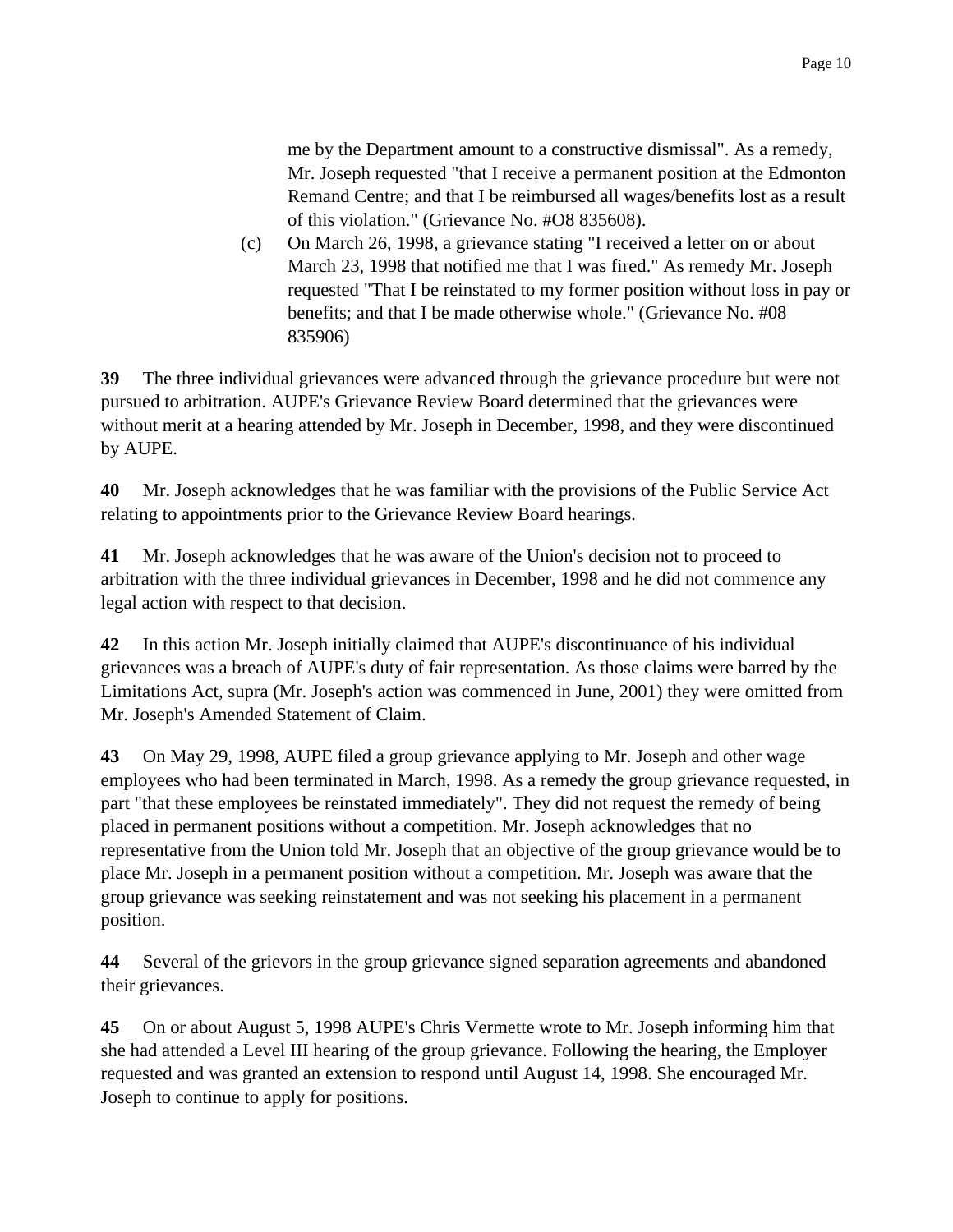**46** Mr. Joseph testified that he had applied in some competitions for permanent positions. Mr. Joseph acknowledged that he never received any statement or indication from the Government that he was not allowed to apply for positions after he had been terminated. Mr. Joseph was interviewed for those positions he applied for, however he was not successful in any of the competitions. Mr. Joseph did not apply for further positions with the Employer in the corrections field.

**47** On or about December 10, 1998, the Grievance Review Board met and decided to advance the group grievance to arbitration. AUPE wrote to the Employer to advance the group grievance to arbitration.

**48** Brenda Kuzio of AUPE wrote to Mr. Joseph on January 15, 1999 stating that AUPE's position with respect to the Letter of Understanding was that if as a result of the committee process a permanent position was created then a competition would be held to fill it.

**49** The arbitration was originally scheduled for October 1999 and was then adjourned.

**50** On or about October 8, 1999, Eric Lund, a lawyer with Hladun & Company wrote to AUPE to inform it that he had been retained by Mr. Joseph and to ask for further details about the arbitration.

**51** Brenda Kuzio of AUPE wrote to Mr. Lund to inform him that the arbitration hearing was now scheduled for March, 2000.

**52** The group grievance was further adjourned to permit settlement discussions to take place (Affidavit of Ronald Hodgins sworn August 3, 2004, paragraph 32).

**53** As a result of the settlement discussions, on May 31, 2000 the Employer sent a draft Settlement Agreement to AUPE as an offer to resolve the outstanding grievance of Mr. Joseph. The Settlement offer was to remain open until June 23, 2000.

**54** On June 15, 2000, Mr. Derksen sent a letter to Mr. Lund setting forth the proposed settlement. In the proposed settlement agreement, the Government offered the following:

- 1. The Employer agrees to reinstate the Grievor to employment with the status of a 2850-hour wage employee at the Edmonton Remand Centre.
- 2. The Grievor will commence work in the normal shift rotation at the institution named in paragraph 1 above.
- 3. Upon his return to work, the Grievor's normal hours of work will follow a pattern similar to that worked by the Grievor prior to his termination in March 1998 Agreement.
- 4. The Grievor and the Alberta Union of Provincial Employees agree not to disclose the terms of this Agreement to any other person.
- 5. The Alberta Union of Provincial Employees will withdraw the Grievor's grievance from Arbitration within five days of the signing of this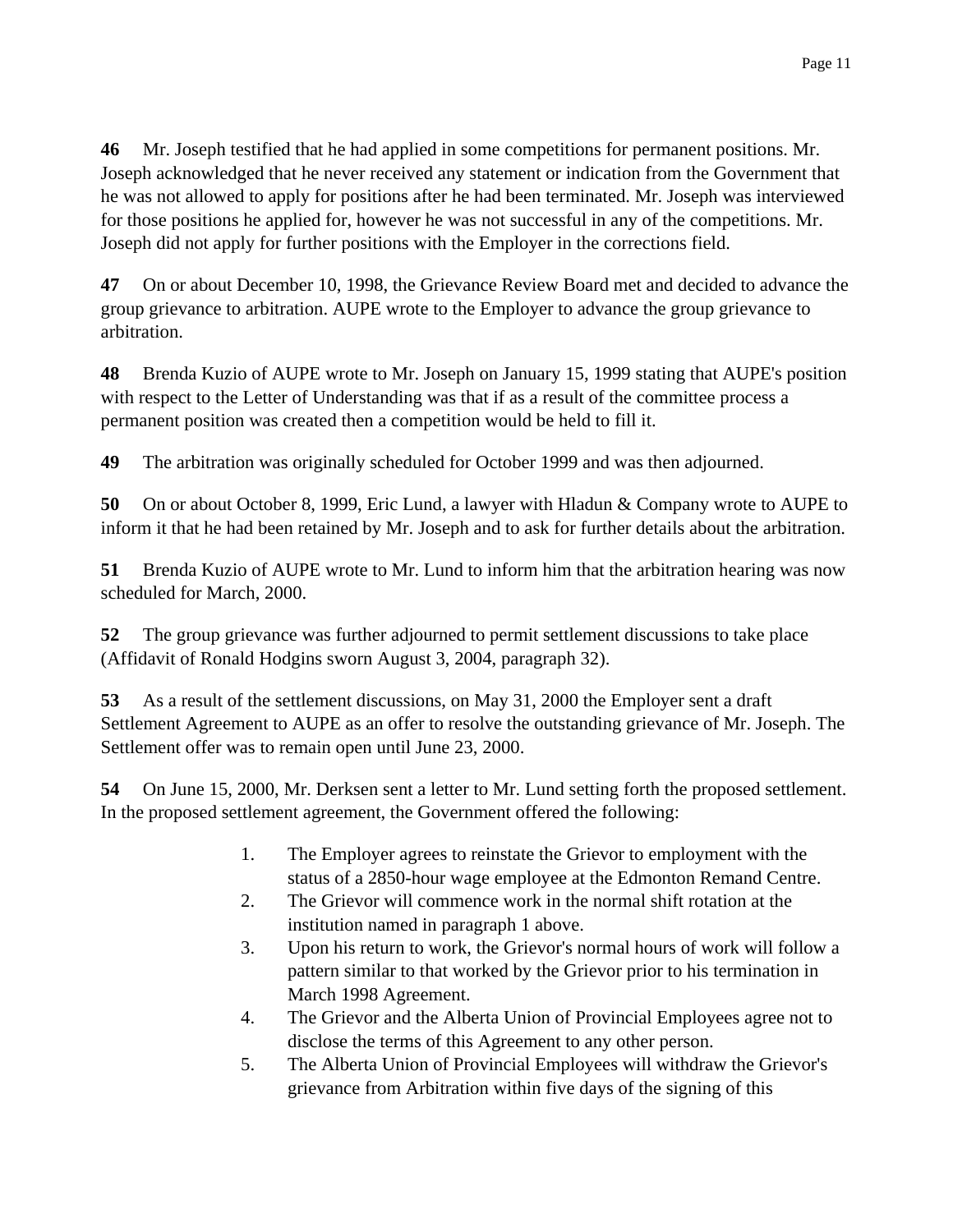### Agreement.

**55** Mr. Joseph acknowledges that he reviewed the Employer's Settlement offer with his lawyer Mr. Lund. Mr. Joseph further acknowledges that he was aware that the group grievance was seeking reinstatement and was not seeking his placement in a permanent position. Mr. Joseph was aware that the Employer was prepared to reinstate him to a 2850 wage employee at the Edmonton Remand Centre. Mr. Joseph acknowledges that he was not interested in being reinstated to his employment and so the issue about whether it was full time or part time hours was quite irrelevant to him.

**56** Mr. Lund wrote back on July 10, 2000 to AUPE stating that Mr. Joseph found the offer was unacceptable.

**57** Mr. Joseph acknowledges that nobody from the Union ever told Mr. Joseph that his position had been examined or assessed by a joint committee under the Letter of Understanding.

**58** Mr. Joseph acknowledges that at no time did Mr. Joseph or Mr. Lund propose any alteration to the Government's settlement proposal.

**59** The Employer's offer to Mr. Joseph was renewed as recently as 2003. In April, 2003 AUPE's counsel Simon Renouf, Q.C. wrote to Mr. Joseph's counsel Ms. Chotalia advising of the renewal of the offer from the Employer.

**60** By telephone call of June 3rd, 2003 Ms. Chotalia informed Mr. Renouf that Mr. Joseph was not prepared to accept the Employer's offer. Mr. Renouf again wrote to Ms. Chotalia on September 22nd, 2003 cautioning her that the Employer's offer might be withdrawn.

**61** By telephone call of October 8th, 2003 Ms. Chotalia again informed Mr. Renouf that Mr. Joseph was not prepared to accept the Employer's offer.

**62** On July 12, 2000, AUPE wrote to Mr. Lund to inform him that the Grievance Review Board would be reviewing Mr. Joseph's file and the group grievance on July 27, 2000. The Grievance Review Board hearing was rescheduled to September 7, 2000.

**63** On July 26, 2000, Mr. Lund wrote to AUPE confirming that Mr. Joseph wished to attend the Grievance Review Board meeting. Mr. Lund requested that all materials provided to the Grievance Review Board also be provided to Mr. Joseph "in order that Mr. Joseph know what types of submissions he should prepare".

**64** On July 27, 2000, the Union prepared a case summary that it provided to Mr. Lund (Affidavit of Ronald Hodgins sworn August 3, 2004, paragraph 44).

**65** On or about August 10, 2000 Ken Derksen wrote to Mr. Lund and invited him to make a written submission to the Grievance Review Board prior to September 7, 2000. Mr. Derksen stated in his letter: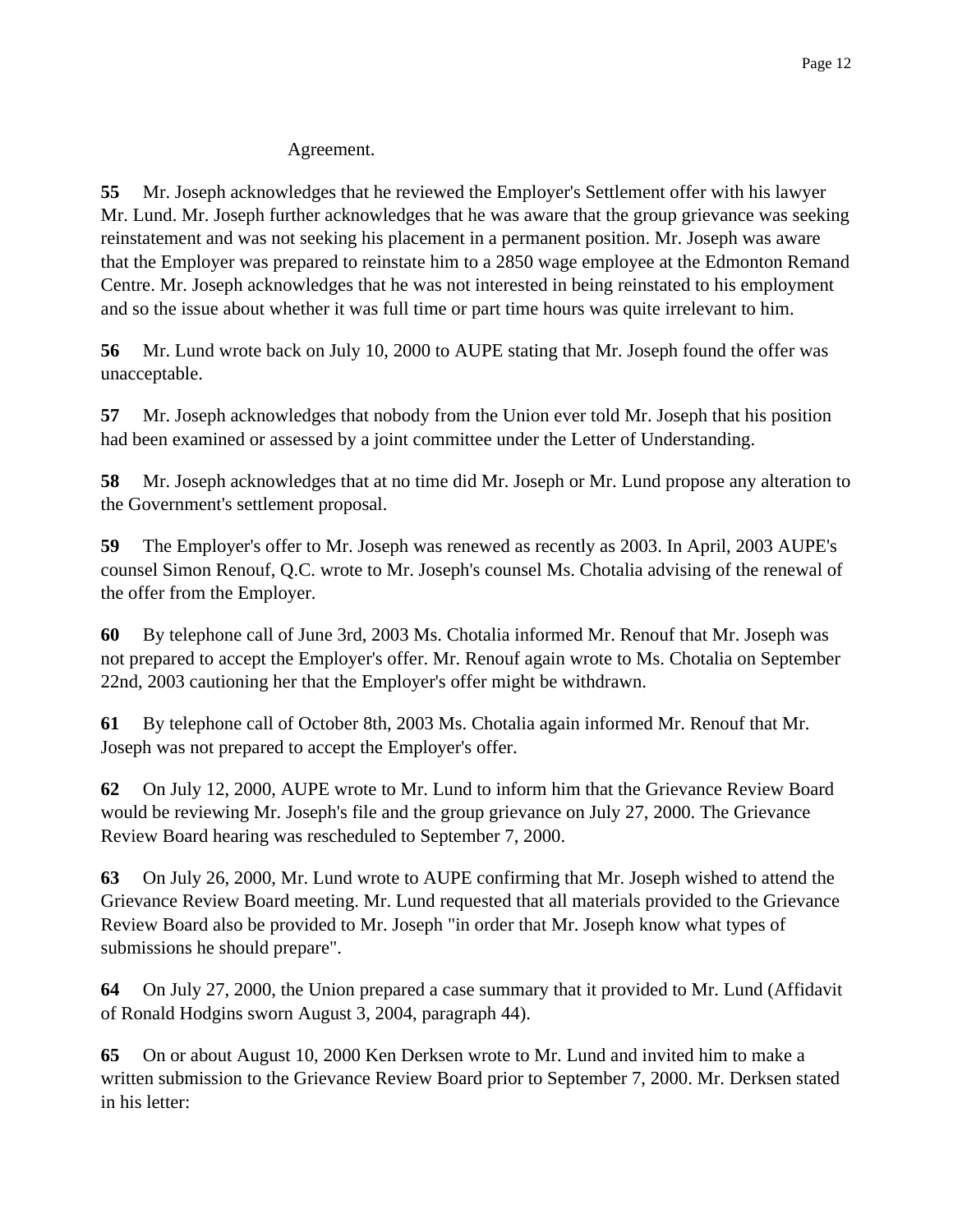Assuming, for the sake of argument, that you can prove that you were improperly laid off, what provision in the Collective Agreement do you rely on to claim reinstatement with full back pay to a full time position:

...

It would be very helpful to your appeal if you can show us what provision of the Collective Agreement you say the Employer breached, and factually how that provision has been breached in your case.

As you know, the Employer has offered to settle your grievance by either paying you severance or reinstating you to employment equal to the normal hours of work and pattern of shifts that you enjoyed prior to your termination. There is a concern that, unless you can show that there has been a breach of a provision of the Collective Agreement entitling you to reinstatement to a full time position with full back pay, the current offer of settlement appears to be more generous than what you would otherwise receive from an arbitrator, assuming, for the sake of argument, that you could prove you were improperly laid off.

**66** Mr. Lund prepared a written submission on Mr. Joseph's behalf and sent it to the Grievance Review Board.

**67** Mr. Joseph requested documents from the Union and they were provided to enable him to present his case to the Grievance Review Board. Mr. Joseph acknowledges that he never requested anything from the Union that it failed to provide.

**68** On September 7, 2000, the Grievance Review Board held a hearing. Mr. Joseph and Mr. Lund attended the hearing. Mr. Joseph presented oral submissions to the Grievance Review Board. Mr. Joseph acknowledges that the Grievance Review Board asked Mr. Joseph questions to which he responded. Mr. Joseph acknowledges that he was given the opportunity to communicate his position fully to the Grievance Review Board.

**69** After reviewing the submissions of Mr. Joseph's counsel and listening to Mr. Joseph's oral submissions, the Grievance Review Board decided that the file should be closed, and recommended that the remaining grievors accept the Government's offer. It was the unanimous decision of the Grievance Review Board that the Collective Agreement did not support the relief sought by Mr. Joseph or the arguments he was advancing.

**70** By letter dated September 7, 2000, the Grievance Review Committee advised Mr. Lund of its decision.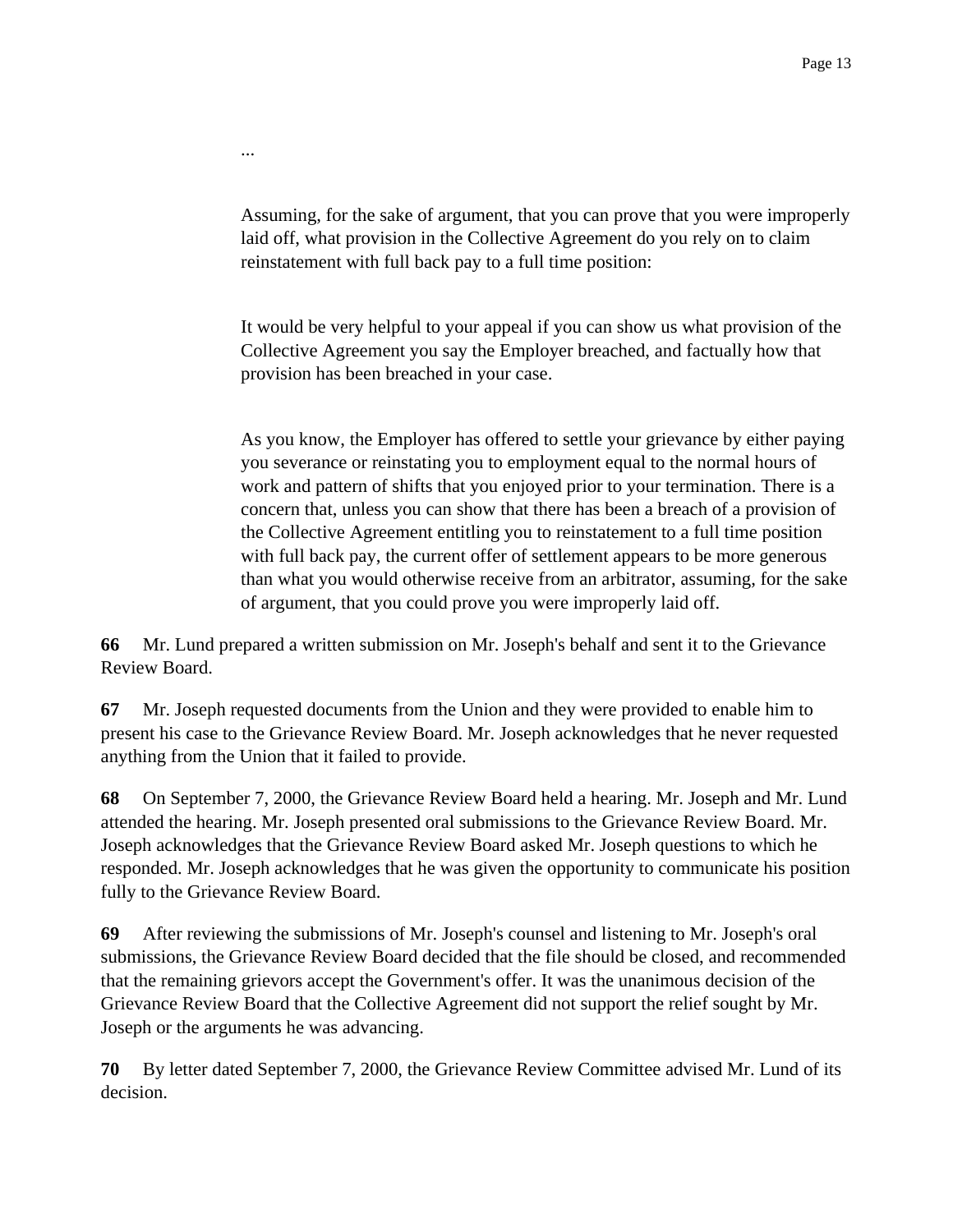**71** On May 4th, 2000, Mr. Joseph's counsel filed a complaint on behalf of Mr. Joseph with the Alberta Labour Relations Board claiming that AUPE had breached its duty of fair representation contrary to s. 151 (now 153) of the Alberta Labour Relations Code.

**72** On or about June 16, 2000 the Alberta Labour Relations Board wrote to the parties indicating that they would not be proceeding with the complaint as PSERA had no provisions for duty of fair representation.

**73** Mr. Joseph filed his statement of Claim against AUPE on June 4, 2001. He filed his Amended Statement of Claim on November 10, 2003.

2. The test for summary judgment

**74** AUPE acknowledges that the test for summary judgment is extremely demanding: it must prove that Mr. Joseph's action is doomed to fail.

**75** As I recently had occasion to observe, the test for summary judgment when the defendant applies has recently been clarified by the Manitoba Court of Appeal, which had developed a formulation that was approved by the Supreme Court of Canada in Hercules Managements Ltd. v. Ernst & Young, [1997] 2 S.C.R. 165. That reformulation, found in Somers Estate, ensures that a court will not mistakenly require that a plaintiff in the position of Mr. Joseph prove that he has a good chance of success at trial: that would be too high an onus. For the purposes of this application, both parties agree that AUPE can only obtain summary judgment if it proves that Mr. Joseph's action is doomed to fail.

**76** Mr. Joseph incorrectly argues that a motion for summary judgment must fail if there are competing affidavits. The authority on which he relies, Stevenson & Cote's Alberta Civil Procedure Handbook 2004, does not say that: it says that where the opposing affidavits clash on relevant facts, the judge can rarely prefer one over the other and that "it does not matter" if the opposing affidavits clash on immaterial points.

**77** On this application, I am able to prefer the evidence filed by the applicant where it conflicts on a material point with the evidence filed by Mr. Joseph. However, the main factor in this assessment is that where the affidavits from the two parties clash, it is on immaterial points.

**78** The mere fact that the facts are complicated does not prevent the court from awarding summary judgment. The relevant inquiry on a summary judgment application is whether the facts are clear, not whether they are complicated. In Arrotta v. Komonoski, on which Mr. Joseph relies, the Court of Appeal did not emphasize that the facts were complicated, but rather that they were in dispute:

> [para2] This case raises complicated issues of fact and law which the Chambers Judge could not decide on the conflicting evidence before him.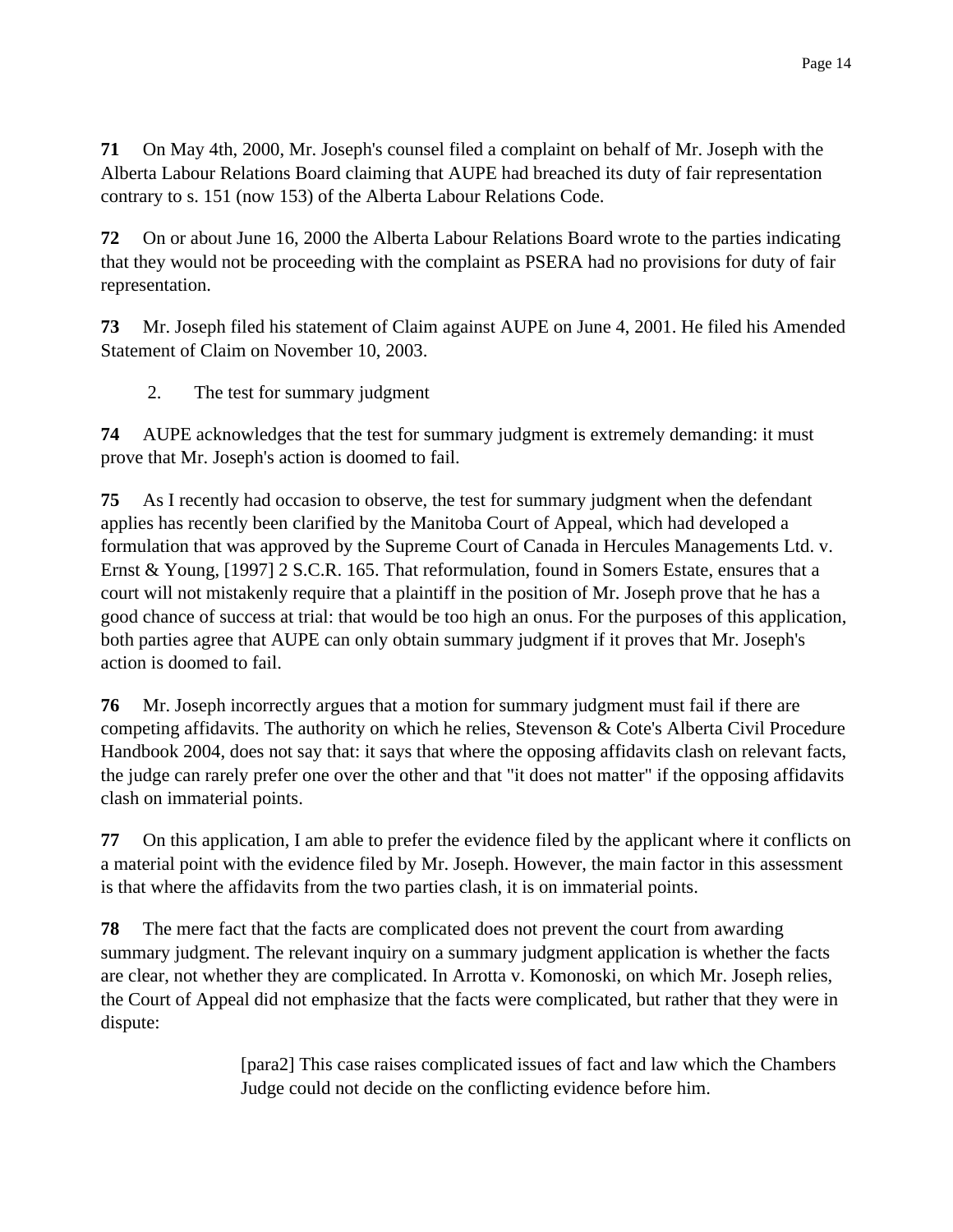**79** In summary, a court has jurisdiction to grant summary judgment where, on the basis of clear evidence, the applicant has demonstrated that the respondent cannot succeed at trial.

- 3. Has AUPE satisfied the test on this application?
- **80** AUPE has established that Mr. Joseph's action is bound to fail.
	- a) Claims for breach of duty of fair representation that arose prior to June 4, 1999 are statute barred: the only remaining claim is in relation to the group grievance

**81** When Mr. Joseph amended his statement of claim in November, 2003, he recognized the application to his claim of the Limitations Act, and limited his claims to action taken by AUPE on or after June 4, 1999.

**82** The result of the amendment to the pleadings is that the only claim Mr. Joseph can make in relation to the breach of the duty of fair representation is in relation to the group grievance.

> b) The dispute on which the claim is based does not relate to rights arising from the collective agreement

**83** The dispute on which the claim is based does not relate to rights arising from the collective agreement.

**84** Mr. Joseph states that the dispute concerns the interpretation, application, operation and contravention of the June 1997 Letter of Understanding, which, he maintains, was clarified by the March 31, 1998 Letter of Intent. He asserts that both of these documents amend the collective agreement preceding them.

**85** However, Mr. Joseph acknowledges that the decision as to whether a letter of intent forms part of the collective agreement depends upon the "manifest intention of the parties". Mr. Joseph is, however, wrong when he states that letters of understanding and letters of intent necessarily amend collective agreements through the doctrine of incorporation; whether they are incorporated into the collective agreement depends on the circumstances.

**86** Here, the letter of intent clearly states that it is not to form part of the collective agreement. Although there are situations in which a court has held that specific words of a letter of intent stating that the letter does not form a part of the collective agreement are not effective to achieve that result (Allen) those situations are limited to the exceptional situations where a collective agreement would become a nonsense without the incorporation of the letter of intent. Such an exceptional situation does not arise here. The Letter of Understanding on which Mr. Joseph relies was created as a settlement agreement to an application initiated by AUPE contesting the government's use of wage staff. The collective agreement does not address the issue of selection,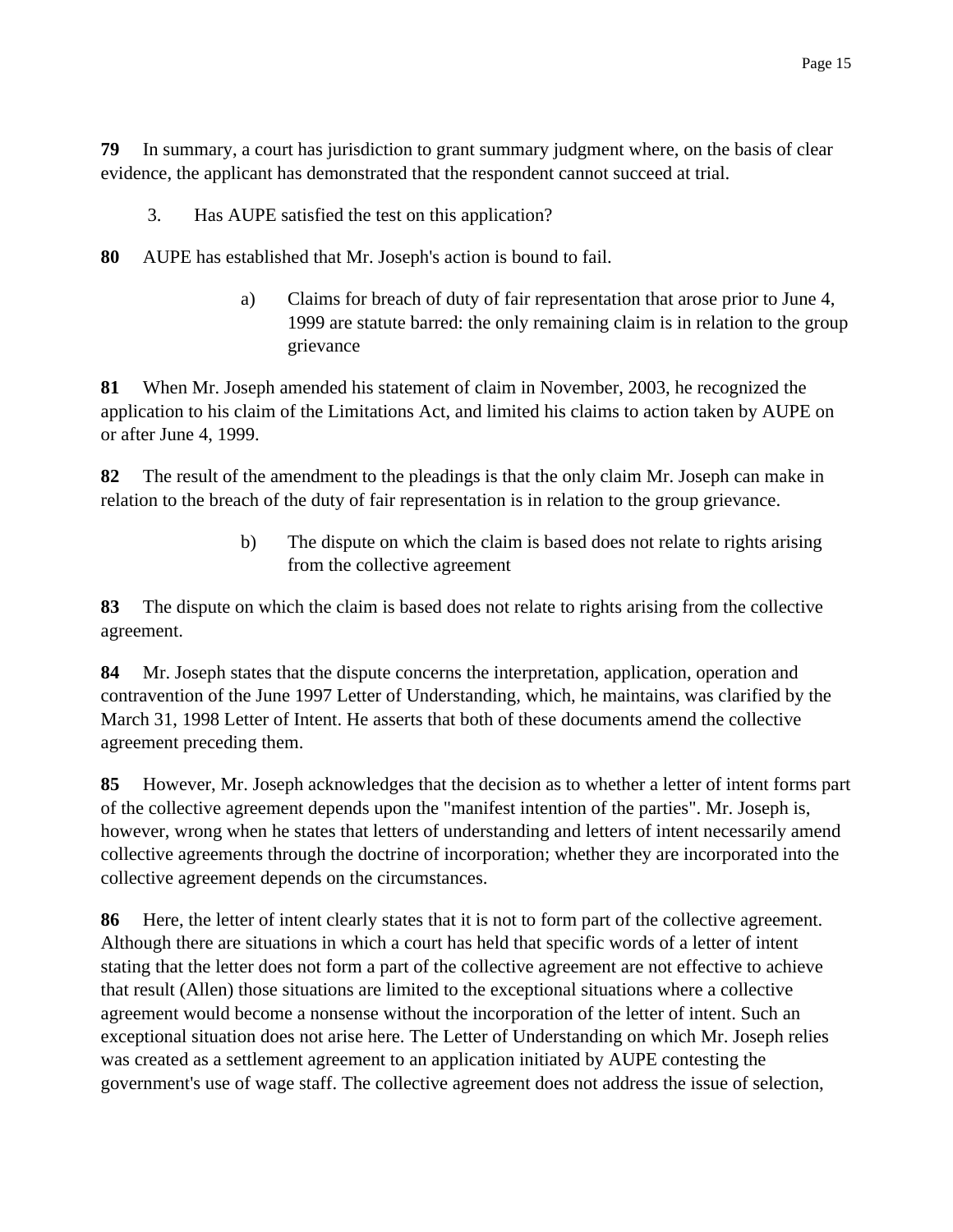appointment and promotion to positions within the public service; those positions are solely governed by the Public Service Act, in which the Legislature has determined that a collective agreement cannot bypass the Act. While it is true that, in the past, AUPE advanced grievances on behalf of Mr. Joseph relative to his termination, it clearly had no jurisdiction to do so. It would be a wrong public policy message if courts were to require unions to continue to do improper things if they have ever started to do improper things. Nor can it be argued that, because it had embarked on an improper course of action, the union must continue to do so: not only would that be using estoppel as a sword rather than a shield, but, in this case, it would require action where there was no jurisdiction. Although, in the past, AUPE wrongly advanced grievances on Mr. Joseph's behalf, it was not required to do so and cannot be required to do so in the future.

**87** Indeed, AUPE has established that Mr. Joseph is unable to rely on the March 31, 1998 Letter of Intent for three reasons:

- Mr. Joseph ceased to be an employee of the Government of Alberta on March 23, 1998, that is prior to the execution of the letter of intent;
- the Letter of Intent does not purport to provide a permanent job for any wage or temporary employee. On the contrary, it simply commits the Government of Alberta to reviewing the use of wage and temporary employees;
- as indicated above, the Letter of Intent itself indicates that it is not to become part of the collective agreement, and that the letter was not subject to the grievance and arbitration process.

**88** In summary, whatever is the effect of the Letter of Intent, it is clear that the letter did not, in the circumstances here, modify the collective agreement by incorporation into that agreement.

> c) In the circumstances, AUPE owed no common law duty of fair representation to Mr. Joseph

**89** Because whatever the Letter of Intent granted could not be enforced by grievance and arbitration, AUPE did not have the exclusive right to represent workers relative to the interpretation of the agreement, which exclusive right is essential, is the sine qua non, of the duty of fair representation.

**90** Mr. Joseph acknowledges that his employment was governed by the Public Service Employee Relations Act which contains no codified duty of fair representation.

**91** In the absence of a statutory duty of fair representation, AUPE's duty of fair representation is based in common law. However, that duty only extends to disputes arising under the collective agreement: Noel.

**92** The reason why that duty is limited to disputes arising under the collective agreement is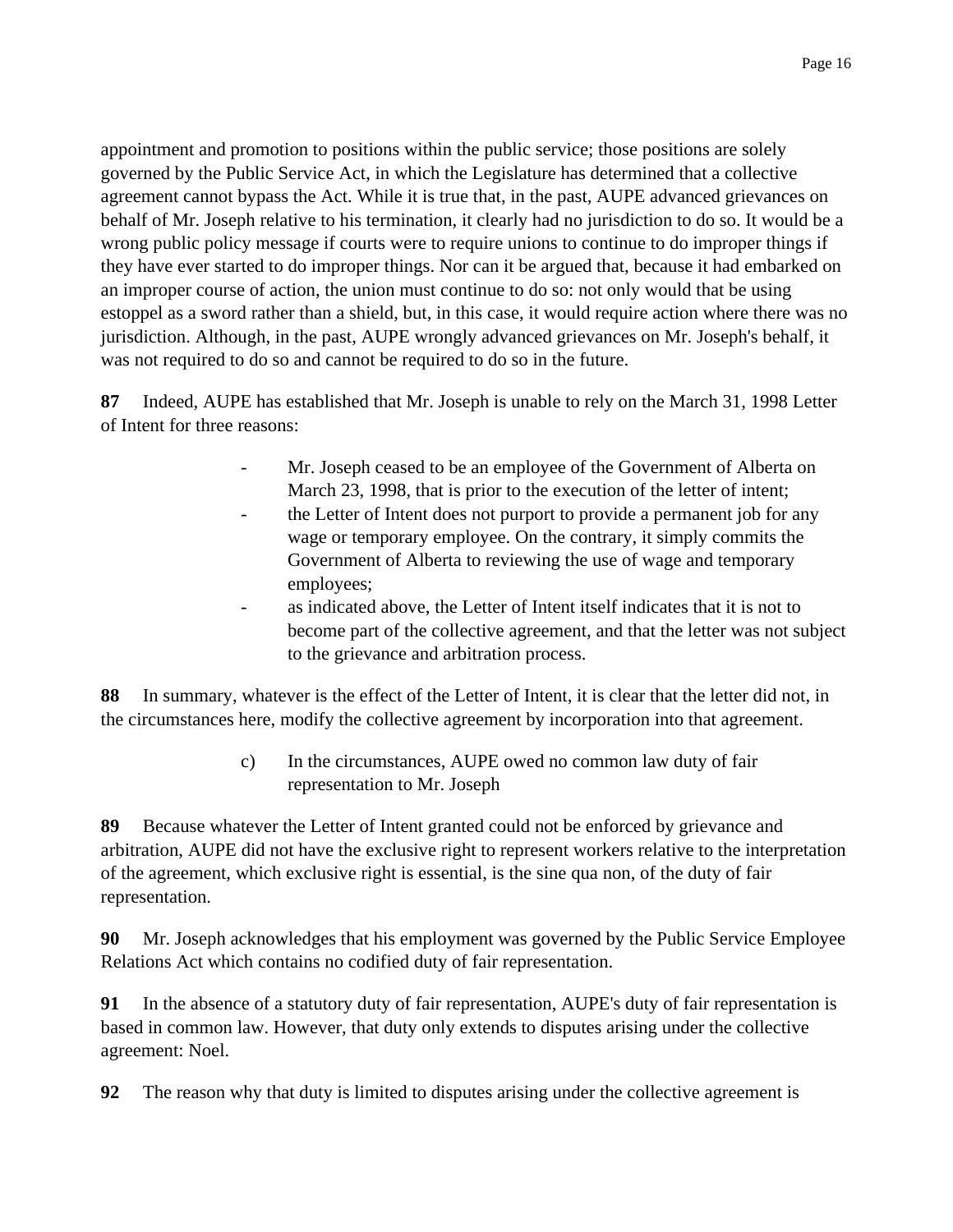because the union receives the right of exclusive representation in relation to those agreements. Since, for public policy reasons, an individual worker is prevented from taking individual action in relation to the collective agreement, fairness required the imposition of a duty of fair representation upon the union which has effectively taken away individual rights of workers.

**93** The obverse of that coin is this: where a worker maintains her right to assert her own action in relation to any employment-related issue, the union has no duty of fair representation: Sawchuk, Re Grant, Re Hauck, Re Lien, etc.

**94** AUPE did, improperly, advance grievances on Mr. Joseph's behalf. That does not mean, however, that it should be required to continue to do so.

**95** On the contrary, even when a matter is properly within a collective agreement, a union is not required to take every grievance to arbitration: Re Reid. It would be both ludicrous and bad public policy for the courts to require a union to take improper steps on behalf of a union member in relation to a matter that is outside the collective agreement. In the situation here, AUPE put its mind to Mr. Joseph's situation and made a reasoned judgment concerning how it should continue to represent Mr. Joseph's interests. The court should not interfere with that decision.

**96** Although Mr. Joseph asserts that AUPE is in a conflict in advancing the interests of one group of wage employees to the detriment of a minority of such wage employees, including himself, he fails to recognize that a union is entitled to pursue one set of interests to the detriment of another: Noel, Tremblay, Leung, Gendron.

**97** In fact, when AUPE decided to discontinue Mr. Joseph's grievance, he was represented by counsel and, in advance of the hearing, AUPE provided his counsel with a case summary prepared by AUPE. Mr. Joseph and his counsel were given a full opportunity to communicate Mr. Joseph's position to the Grievance Review Board.

**98** Moreover, AUPE negotiated a reasonable settlement with Mr. Joseph's employer pursuant to which Mr. Joseph was offered reinstatement to his former position, which was the remedy he had requested in the group grievance. Mr. Joseph rejected the proposed settlement and demanded placement in a permanent position.

4. AUPE has no fiduciary duty here other than the duty of fair representation

**99** Although Mr. Joseph has claimed that AUPE failed in its fiduciary duty towards him, that is, in essence, merely a restatement of the duty of fair representation. In the circumstances here, the claim for breach of fiduciary duty is merely duplicitous.

5. What is the status of the existing undertakings?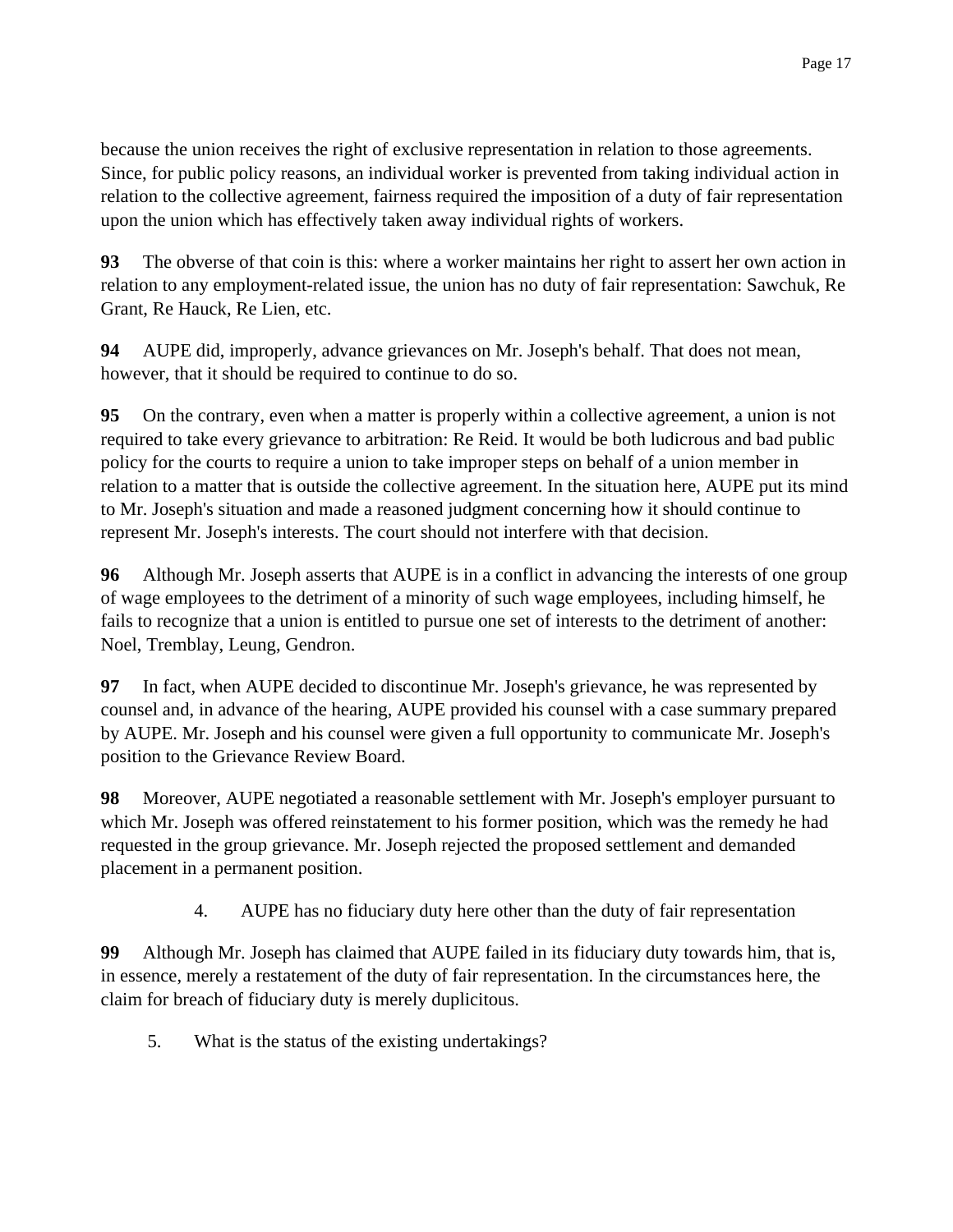a) Factual circumstances relating to the undertakings

**100** Mr. Joseph examined AUPE's officer on discovery in May 2002. AUPE provided answers to those undertakings in November 2002

**101** In November 2002, Mr. Joseph sought the assistance of AUPE in obtaining certain records from the Government of Alberta and suggested to AUPE that it sign a form of authorization purporting to authorize the Government to release certain documents.

**102** In December 2002, AUPE refused to sign the proposed authorization, with the exception of documents relating solely to Mr. Joseph. It wrote to Mr. Joseph stating:

> It is likely that my client will not consent to the release of any information to you by the Government that would divulge any personal information about any member of AUPE (other than Mr. Joseph). It would appear that items 1, 3, 4, 6, 7, 8, 9 and 10 would require the Government to divulge such information.

. . .

. . . request number 2 deals with the number of full time permanent positions that were available with the Government in various fiscal years. I am sure that my client would have no objection to the Government providing you with that information and you may feel free to use this letter as confirmation of that if you decide to communicate directly with the Personnel Administration Office.

**103** It appears that no action was taken by Mr. Joseph in response to that offer.

**104** In January 2003, AUPE suggested to Mr. Joseph that he might wish to use the provisions of R. 209 to obtain any government records that might be of assistance to him. No such R. 209 application was ever brought by Mr. Joseph.

b) Relevance of delay

**105** I adopt the approach of Stevenson and Côté:

The defendant cannot derail the motion for summary judgment by giving notice of his own discoveries, if he had a chance to have them before.

**106** That approach is solidly based in the law: Anglo Canadian and Armcorp 4-8 Ltd.

**107** Mr. Joseph did not take any timely steps to rectify what he perceived to be inadequate answers to undertakings. He cannot raise his wish to now attempt to rectify the undertakings as a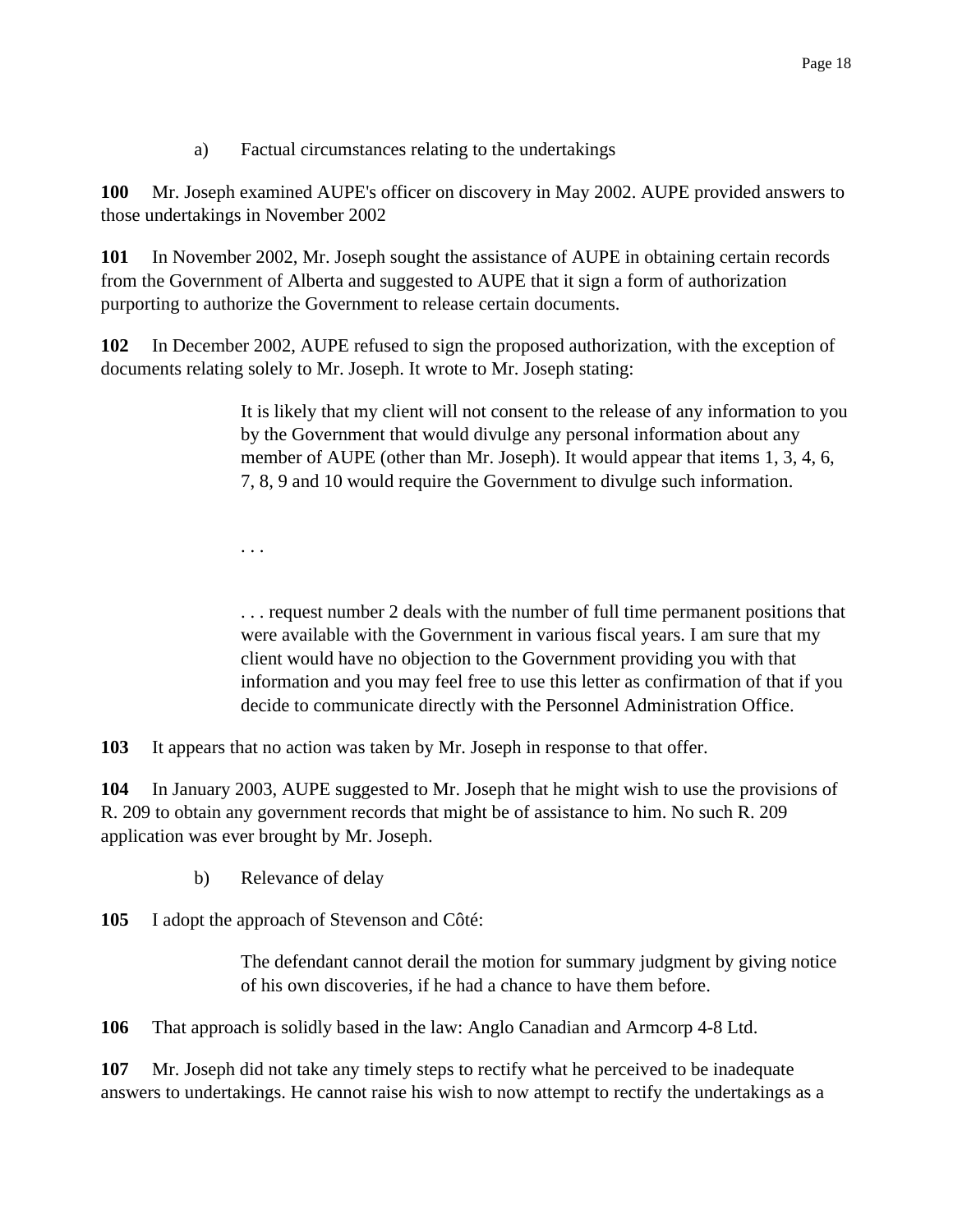bar to the summary judgment application.

**108** In any event, the documents that Mr. Joseph wishes to have produced are not of assistance to him in his suit against the union. For the reasons set out above, AUPE owed no duty of fair representation to Mr. Joseph with respect to the Letter of Understanding and the Letter of Intent.

6. Costs

**109** If the parties are not agreed on costs, I may be spoken to within 30 days of the release of this decision.

VEIT J.

\* \* \* \* \*

### LETTER Of UNDERSTANDING

BETWEEN:

## THE CROWN IN RIGHT OF ALBERTA as represented by the Department of Justice (hereinafter referred to as the "Department")

- and -

## THE ALBERTA UNION OF PROVINCIAL EMPLOYEES hereinafter referred to as the "A.U.P.E."

WHEREAS it is the desire of the parties to maintain proper employment status of wage employees working for the department of Justice Corrections Division;

THEREFORE, the parties agree to the following:

- 1. The Department shall continue filling permanent positions as per the attached Schedule "A", with a completion date of September 1, 1997;
- 2. The A.U.P.E. agrees to withdraw the application in Court of Queen's Bench, Queen's Bench file no. 9603 17643, dated August 22, 1996 regarding use of wage employees in the Peace River Correctional Centre and the Lethbridge Young Offenders Centre contrary to Section 26 of the Public Service Act;
- 3. On or about October 1, 1997 and every sax (6) months thereafter a Joint Committee comprised of three (3) representatives for the A.U.P.E. and three (3) representatives for the Department, shall meet and review the employment status of Subsidiary 003 members working at Adult and Young Offenders Centres and Community Corrections Centres.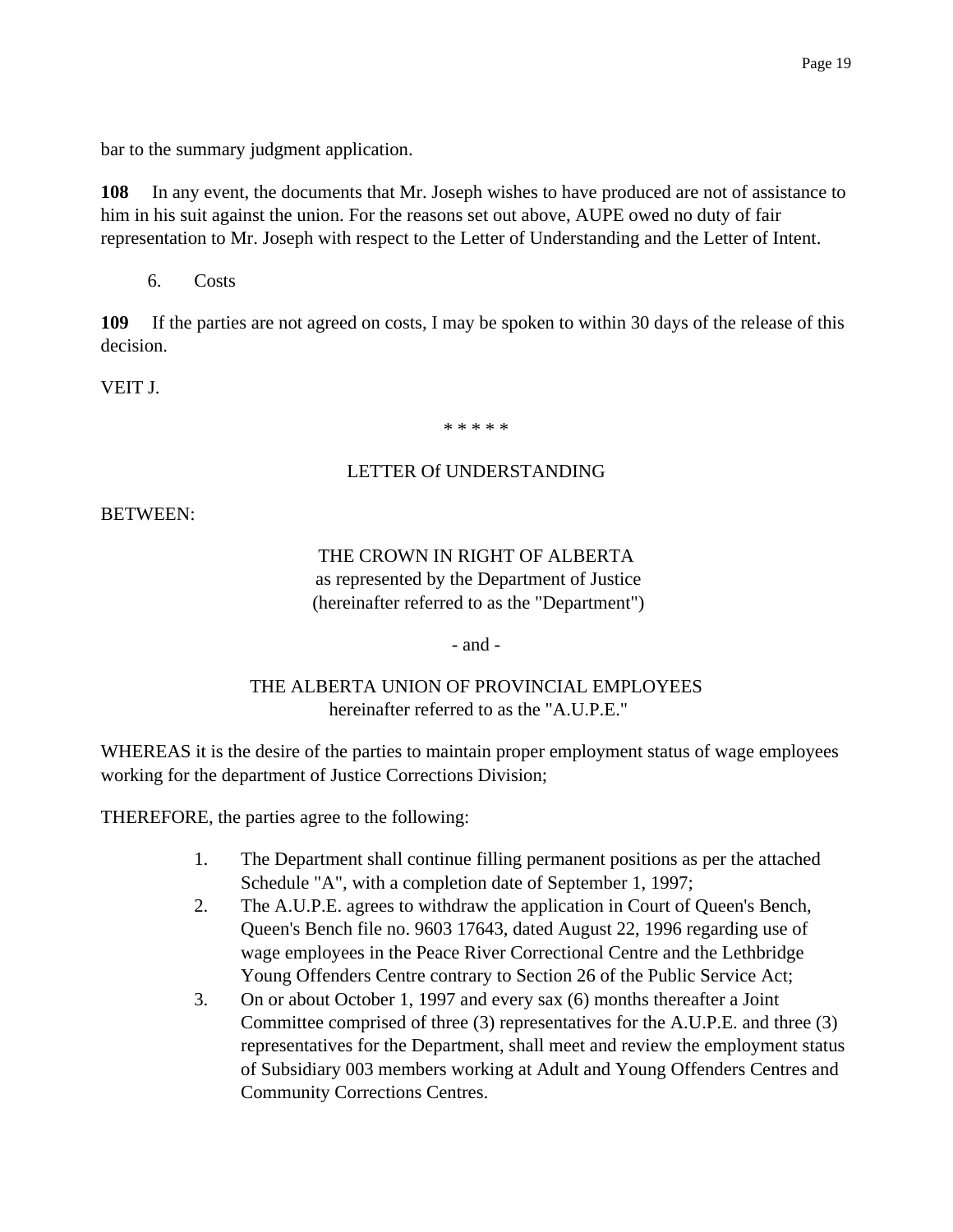- 4. The Employer shall provide the joint committee with staffing information and should the joint committee find that staff employed on wages do not have their proper employment status, they shall be appointed to a permanent position within three (3) months of such . finding.
- 5. These terms have application only for the Department of Justice Corrections Division. .

### LETTER of INTENT

Between:

## The Crown in Right of Alberta (the Employer)

and

## The Alberta Union of Provincial Employees (the Union)

Whereas the Union has identified to the Employer its concerns regarding the use of wage and temporary employees. and whereas the Employer is committed to addressing these concerns the Employer agrees to the following:

- 1. The Employer agrees to review the use of all wage employees and temporary employees in all employing departments.
- 2. The review will be conducted by each employing department in conjunction with personnel Administration Office representatives.
- 3. The review shall commence effective the date of signing and shall be completed within six (6) months from the date of signing of the Master Agreement.
- 4. The results of the review respecting any conversion will be provided to the Union within twenty (20) work days of completion of the process within each employing department. The Union shall advise the Employer of any concerns or issues which it has respecting the results of the review within twenty (20) workdays of the receipt of the information from the Employer. Any concerns or issues raised by the Union which arise out of the conversion shall be addressed by representatives of the Parties within twenty (20) work days of the receipt of the results of the review respecting the conversion.
- 5. This Letter of Intent shall not form part of the Collective Agreement and, therefore, is not subject to the grievance or arbitration process set out in Article 29 of the Master Agreement.

Signed at Edmonton this 31st day of March, 1998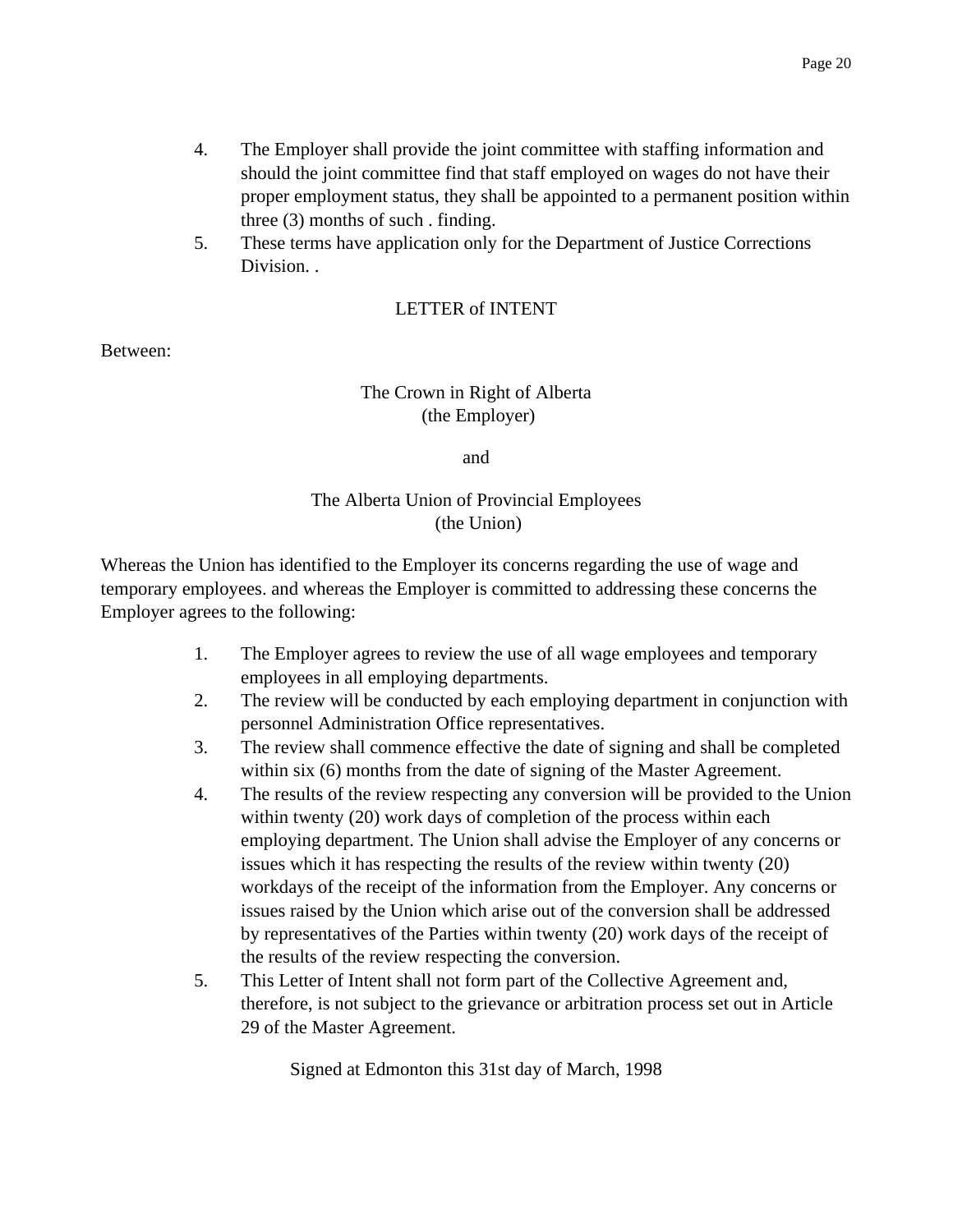"Jim Campbell" \_\_\_\_\_\_\_\_\_\_\_\_\_\_\_\_\_\_\_ Jim Campbell

\* \* \* \* \*

Appendix "C "

To produce AUPE files with respect to 11 positions which were filled at the Edmonton Remand Center without competition in the year 1992 (under advisement).

- A. After taking this matter under advisement we are unable to provide this undertaking.
	- (1) Mr.MacLennan advises that he does not have any knowledge of appointments to vacant positions in 1992;
	- (2) AUPE does not have such records. Any such records (if they exist) would be in the possession of the Government of Alberta, and
	- (3) Any such appointments (if they did occur) occurred prior to AUPE's Rule 410(e) application and are therefore not relevant to this lawsuit.

Review AUPE files and advise of any agreement or understandings that were entered into between AUPE and the Government of Alberta with respect to filling permanent positions in the years 1996 to 2000.

Representatives of AUPE have had discussions with some government departments with respect to filling permanent positions between 1996 and 2000. AUPE advises that it has had records with respect to discussions between AUPE and other governmental departments. AUPE has not been able to locate such documents. If and when they are located they will be reviewed for producibility, and any producible records will be provided.

Advise what other government departments were involved in these "conversions" (meaning the transfer or administrative process by which wage employees were converted or changed on paper in government records into full-time permanent employees with the benefits of full-time permanent employees) without competition during the years 1996 - 2000.

This request for undertaking was taken under advisement as it was not clear what capacity AUPE had to find out the information sought. See answer to undertaking #4.

Review the minutes of AUPE Chapters during the period 1997 to 2000 to see if there is any reference to conversions of wage employees to full-time positions.

There is no requirement for locals to deposit ongoing minutes with Head Office. AUPE has located some Local 3 minutes which are attached at Tab 2.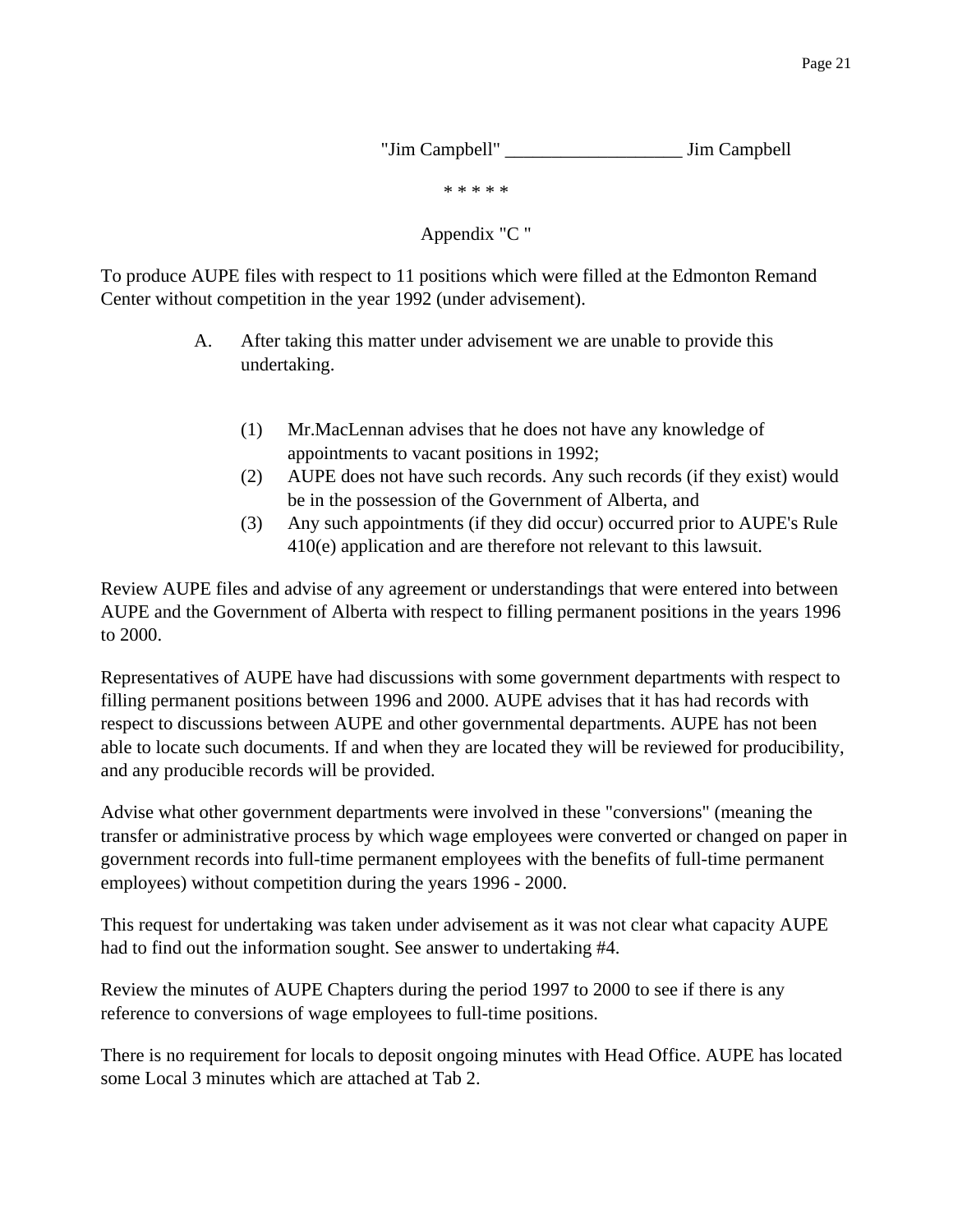Review AUPE files and confirm the number of 2850 wage employees reflected in the Corrections Department in Alberta for the years 1996 to 2000 and for each year.

The request was that AUPE review its files and confirm the number of 2850 wage employees "reflected in the Corrections Department in Alberta for the years 1996 to 2000 and for each year". AUPE does not have that information.

Check the AUPE files and advise if that is a conversion issue and what, if any, information AUPE has about the rollover at the Michener Centre.

AUPE has not been able to locate files relating to this email. To the best of Mr. MacLennan's knowledge this appears to refer to the creation of permanent positions at Michener Centre.

List all of the positions that were filled through competitions after the June 1997 LOU in the Province of Alberta with a breakdown by centre, Edmonton Remand Centre, Fort Saskatchewan, Young Offenders for correction officers positions.

AUPE does not keep records of positions filled. See related documents attached at Tab 5.

AUPE to provide each and every LOU entered into between the Union and any other government departments which have the same or similar content and spirit as the June 1997 LOU. And to provide all correspondence, documentation and memos regarding these LOU's and the number of positions created further to them and the number of terminations if any that arose out of them, and confirmation as to how they were filled.

This was a request that the Defendant take under advisement. Mr. Chotalia's request for an undertaking to produce "all correspondence, documentation and memos regarding LOU's and the number of positions created further to them and the number of terminations if any that arose out of them, and confirmation as to how they were filled. AUPE will not give this undertaking. As indicated earlier, AUPE does not have access to information about all competitions. Part of this duplicates undertakings 4 and 5. This request for an undertaking is not sufficiently specific to enable AUPE to respond to it. AUPE would consider responding to a written interrogatory with respect to whatever specific information the Plaintiff is seeking on this topic.

cp/e/qlsmw/qlhcs